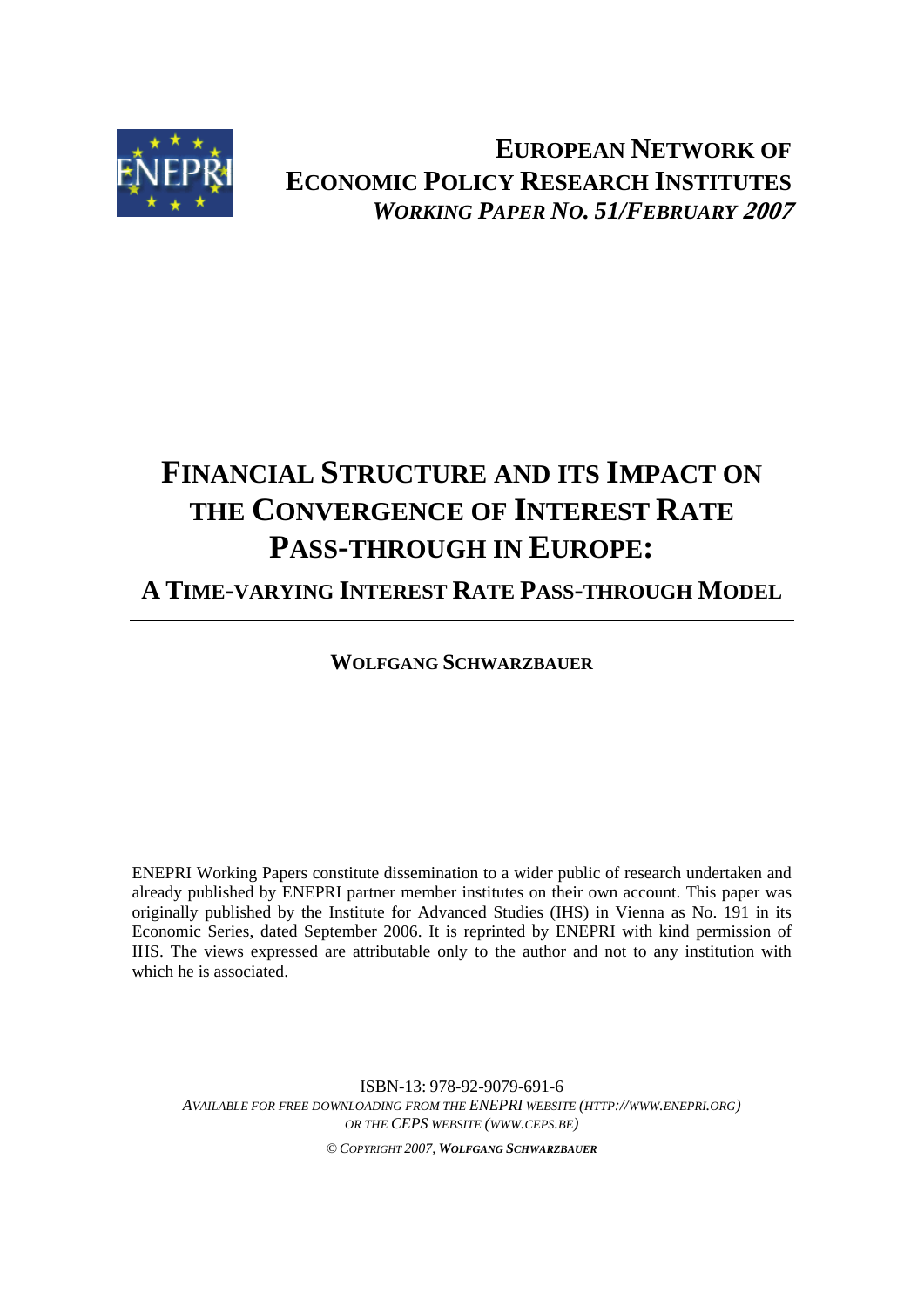#### **Contact:**

Wolfgang Schwarzbauer Department of Economics and Finance Institute for Advanced Studies Stumpergasse 56 1060 Vienna, Austria <sup>2</sup>: +43/1/599 91-112 Fax: +43/1/599 91-555 email: schwarzba@ihs.ac.at

Founded in 1963 by two prominent Austrians living in exile – the sociologist Paul F. Lazarsfeld and the economist Oskar Morgenstern – with the financial support from the Ford Foundation, the Austrian Federal Ministry of Education and the City of Vienna, the Institute for Advanced Studies (IHS) is the first institution for postgraduate education and research in economics and the social sciences in Austria. The **Economics Series** presents research done at the Department of Economics and Finance and aims to share "work in progress" in a timely way before formal publication. As usual, authors bear full responsibility for the content of their contributions.

Das Institut für Höhere Studien (IHS) wurde im Jahr 1963 von zwei prominenten Exilösterreichern – dem Soziologen Paul F. Lazarsfeld und dem Ökonomen Oskar Morgenstern – mit Hilfe der Ford-Stiftung, des Österreichischen Bundesministeriums für Unterricht und der Stadt Wien gegründet und ist somit die erste nachuniversitäre Lehr- und Forschungsstätte für die Sozial- und Wirtschaftswissenschaften in Österreich. Die **Reihe Ökonomie** bietet Einblick in die Forschungsarbeit der Abteilung für Ökonomie und Finanzwirtschaft und verfolgt das Ziel, abteilungsinterne Diskussionsbeiträge einer breiteren fachinternen Öffentlichkeit zugänglich zu machen. Die inhaltliche Verantwortung für die veröffentlichten Beiträge liegt bei den Autoren und Autorinnen.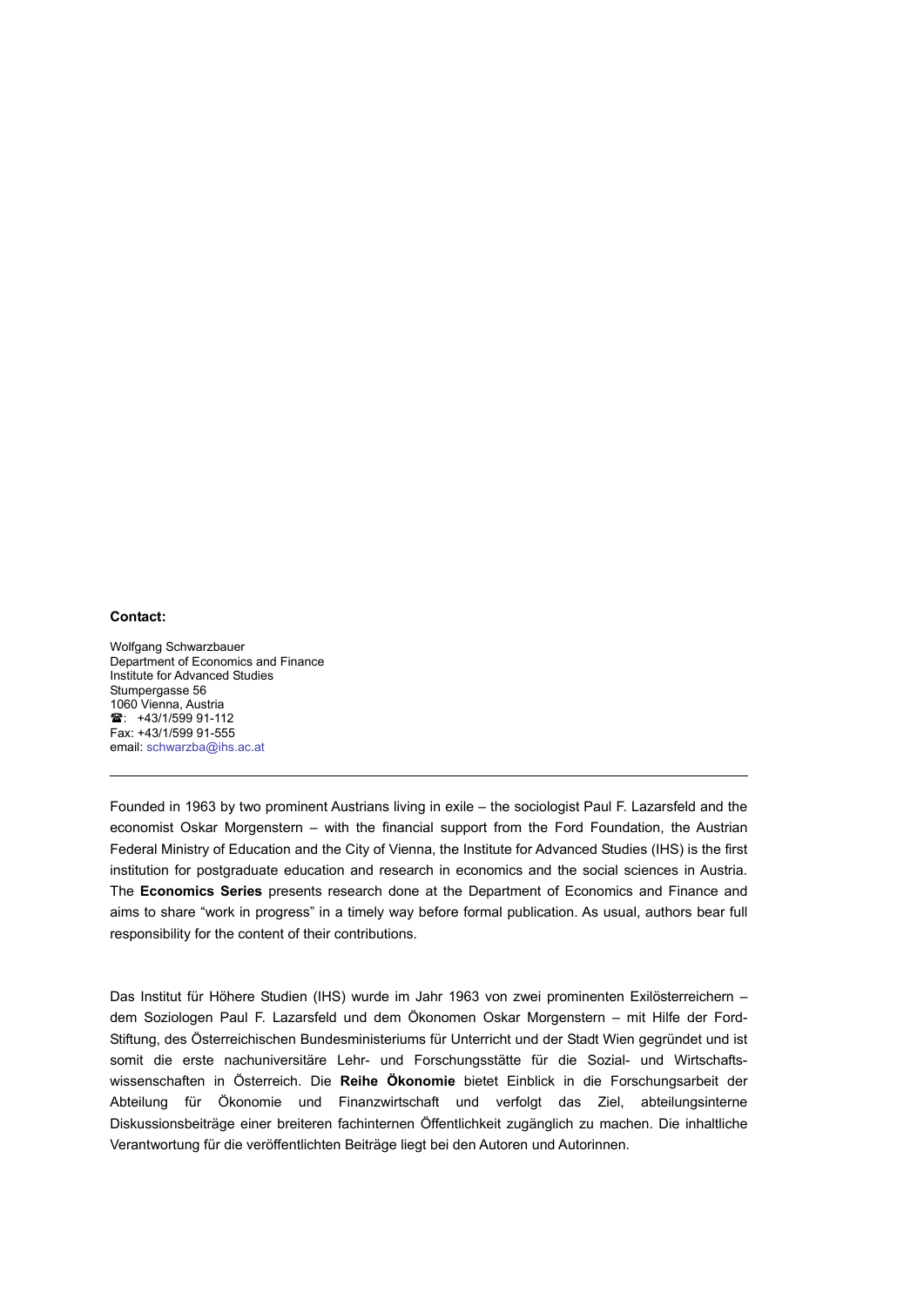## **Abstract**

So far studies concerned with the interest pass-through of monetary policy have not taken into account one central issue that arose in Europe in the late 1990s: the importance of financial structure for the convergence of monetary transmission. This study addresses this shortcoming. We estimate a time varying interest pass-through allowing us to test for the importance of financial structure and its impact on the convergence of the effects of monetary policy. We find convergence in banks' reaction to money market movements, which is additionally reduced in groups of countries with similar financial structure. Furthermore, there is a significant impact of financial structure on the extent of transmission of monetary policy impulses within the same month. Thus, differences in financial structure between countries must not be ignored when considering convergence of monetary transmission in Europe.

#### **Keywords**

Convergence, interest rate pass-through, EMU, financial structure, money and bank interest rates, transmission mechanism

#### **JEL Classification**

E43, G21, E52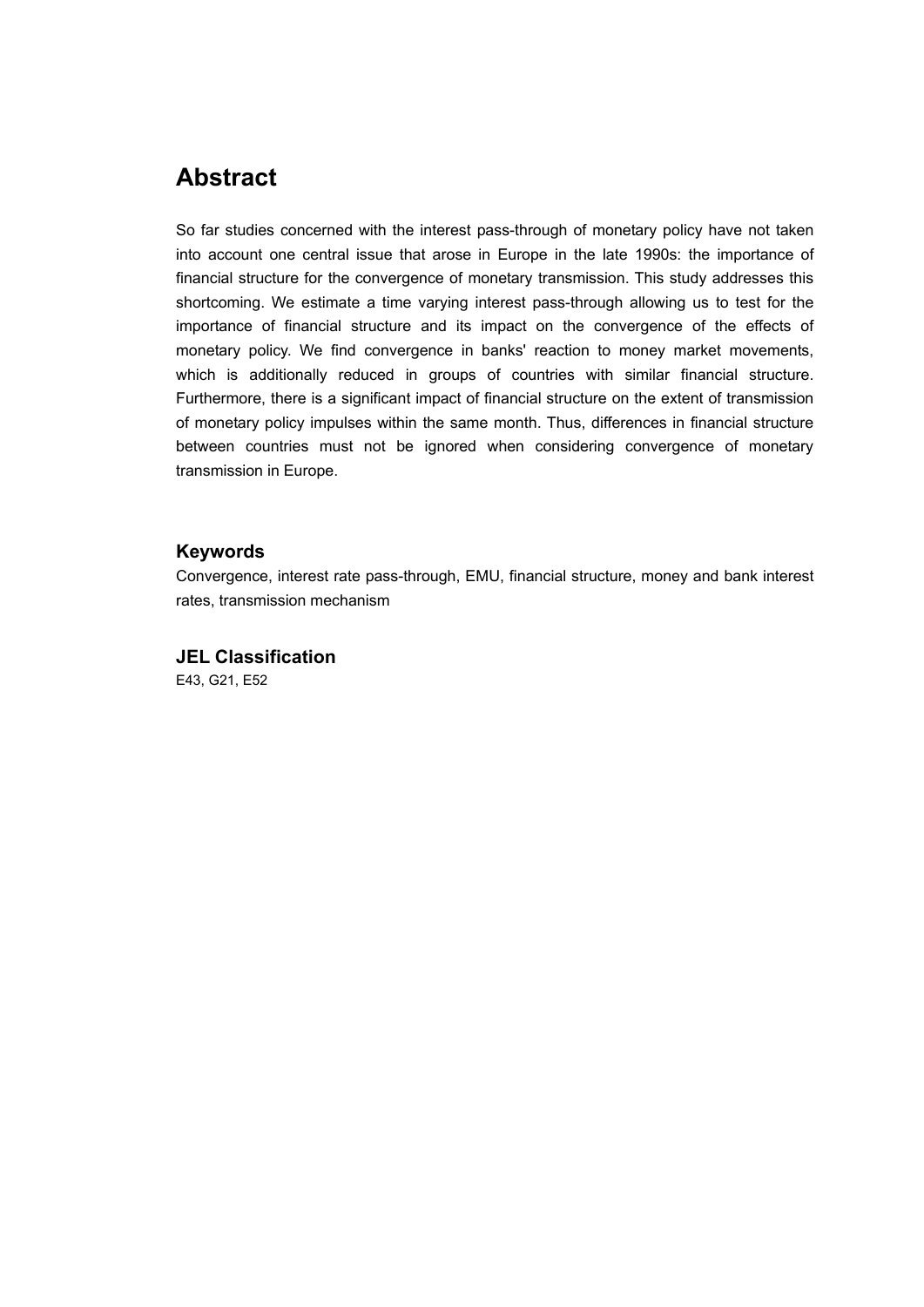#### **Comments**

This research was funded by the Austrian Academy of Sciences through the DOC programme. The author is thankful to comments by the participants of the Empirical Econometrics Research seminar at the IHS, especially by Helmut Hofer, Robert Kunst, and Rudolf Winter-Ebner.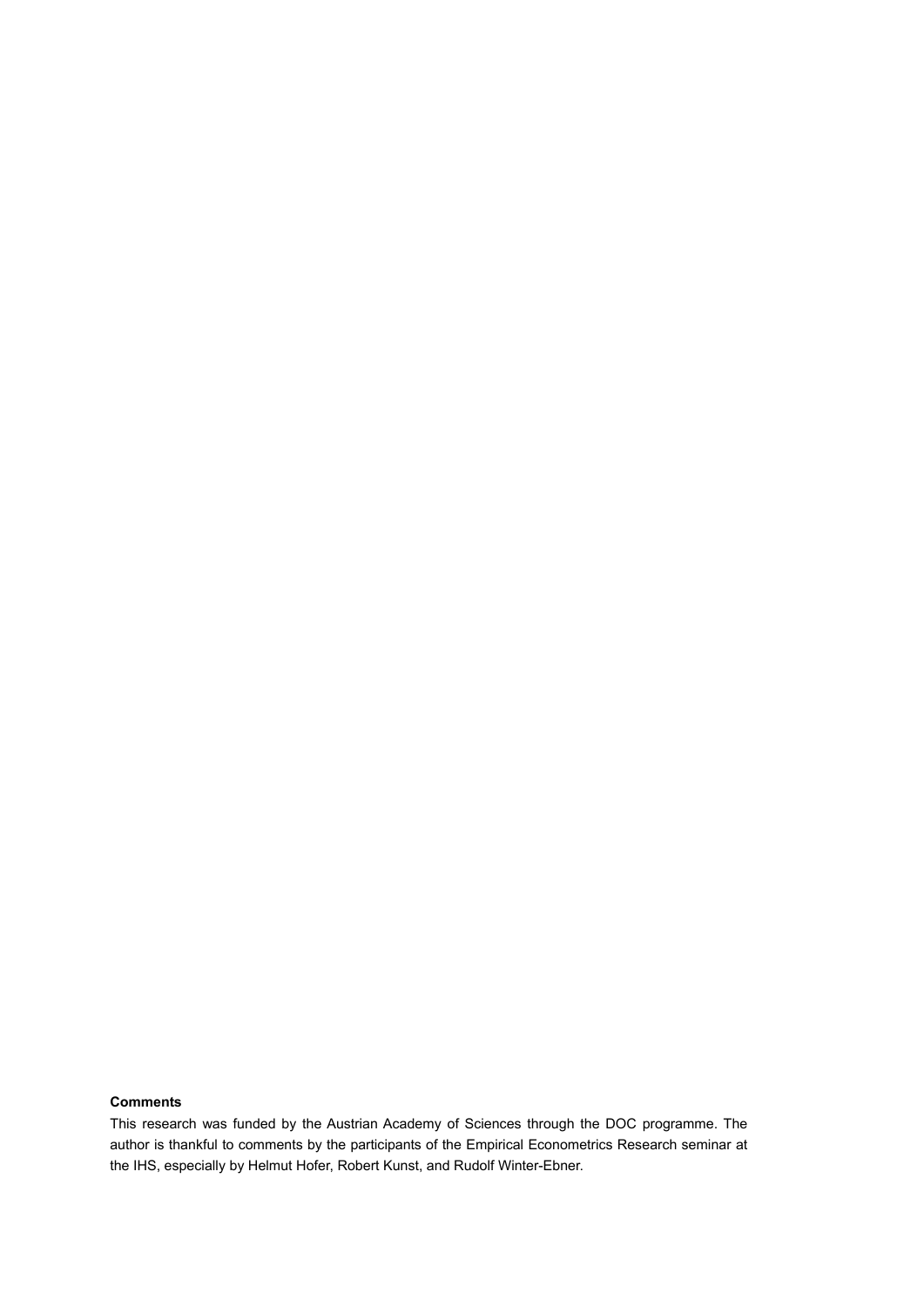## **Contents**

|             | <b>Introduction</b>                   | 1  |
|-------------|---------------------------------------|----|
| 1           | The Effects of Monetary Policy        | 3  |
|             | 1.1                                   |    |
|             | 1.2                                   |    |
| $\mathbf 2$ | <b>Impact of Financial Structure</b>  | 6  |
|             |                                       |    |
|             |                                       |    |
|             |                                       |    |
|             |                                       |    |
|             |                                       | 14 |
|             |                                       |    |
|             |                                       |    |
|             |                                       |    |
|             |                                       |    |
|             | <b>Conclusions</b>                    | 20 |
|             | <b>References</b>                     | 21 |
| A           | <b>Data Description</b>               | 23 |
| В           | <b>Regression Specifications</b>      | 26 |
| C           | <b>Regression and Test Statistics</b> | 27 |
|             |                                       |    |
|             |                                       |    |
|             |                                       |    |
|             |                                       |    |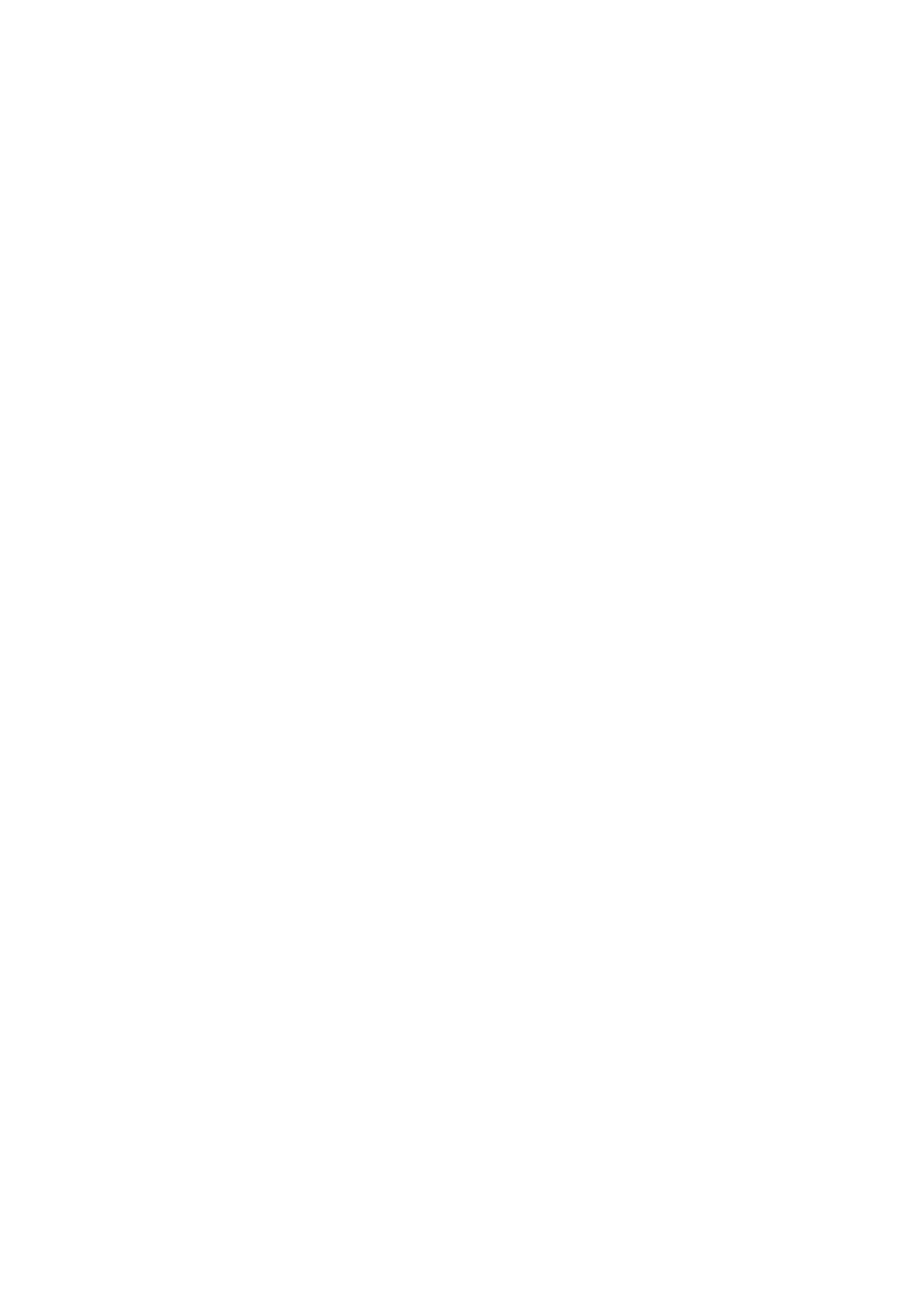## Introduction

During the 1990s efforts to foster integration of the European market were intensified which led to an increase in the degree of integration. The single most outstanding event in the decade was the introduction of the common currency. This had - amongst other reforms - a strong impact on financial markets. Out of financial markets the money markets experienced the main push toward one single integrated market. Arbitrage opportunities were essentially reduced by the introduction of one currency managed by a single monetary authority through a single interest rate as well as a single Euroarea wide payment system. Another indication for the increased integration is the stark increase in intra-EMU cross-border interbank lending over the 1990s till now. (Hartmann, Maddaloni & Manganelli 2003)

The integration of capital markets is not so pronounced, but there is evidence that capital market movements have synchronized over the last decade. (see Fratzscher 2001) The lesser degree of integration in capital markets points at factors which cannot simply be eliminated by the removal of cross-border transaction risk, stemming from exchange rates and divergent interest rates.

Therefore differences in financial structure were preserved in the course of European nancial integration. As a result, intermediaries, which are of considerable importance within the financial structure of economies, play different roles, which is reinforced by the fact that only few cross-country mergers were observed in the EMU area until 2002.(see Schmidt 2001) The concentration on bank lending as well as the lack to draw resources from capital markets directly might also be rooted in the origin of the legal system in the country under consideration, as was put forward by a number of authors such as La Porta, Lopez-de Silanes, Shleifer & Vishny (1997), La Porta, Lopez-de Silanes, Shleifer & Vishny (1998) and Cechetti (1999). Summing up, financial structure will have a considerable impact on the operation and effects of the European central bank and is likely to lead to asymmetries in the European monetary transmission. (Mojon 2000)

As Amable (2003) demonstrates, even though there was some considerable transformation of financial structures within the last twenty years, most notably in France (compare also Hackethal, Schmidt & Tyrell 2002) due to privatisation of the banking sector and capital market reforms, through privatisation of parts of the economy other than banking and pension reforms, financial structures are far from being uniform. This assigns different importance to intermediaries such as banks throughout Europe. Banks will, depending on the environment they operate in, reinforce or stand against actions of the central bank. In bank-based financial systems, they will stand by their related customers and provide resources even in a time of monetary tightness. Ehrmann, Gam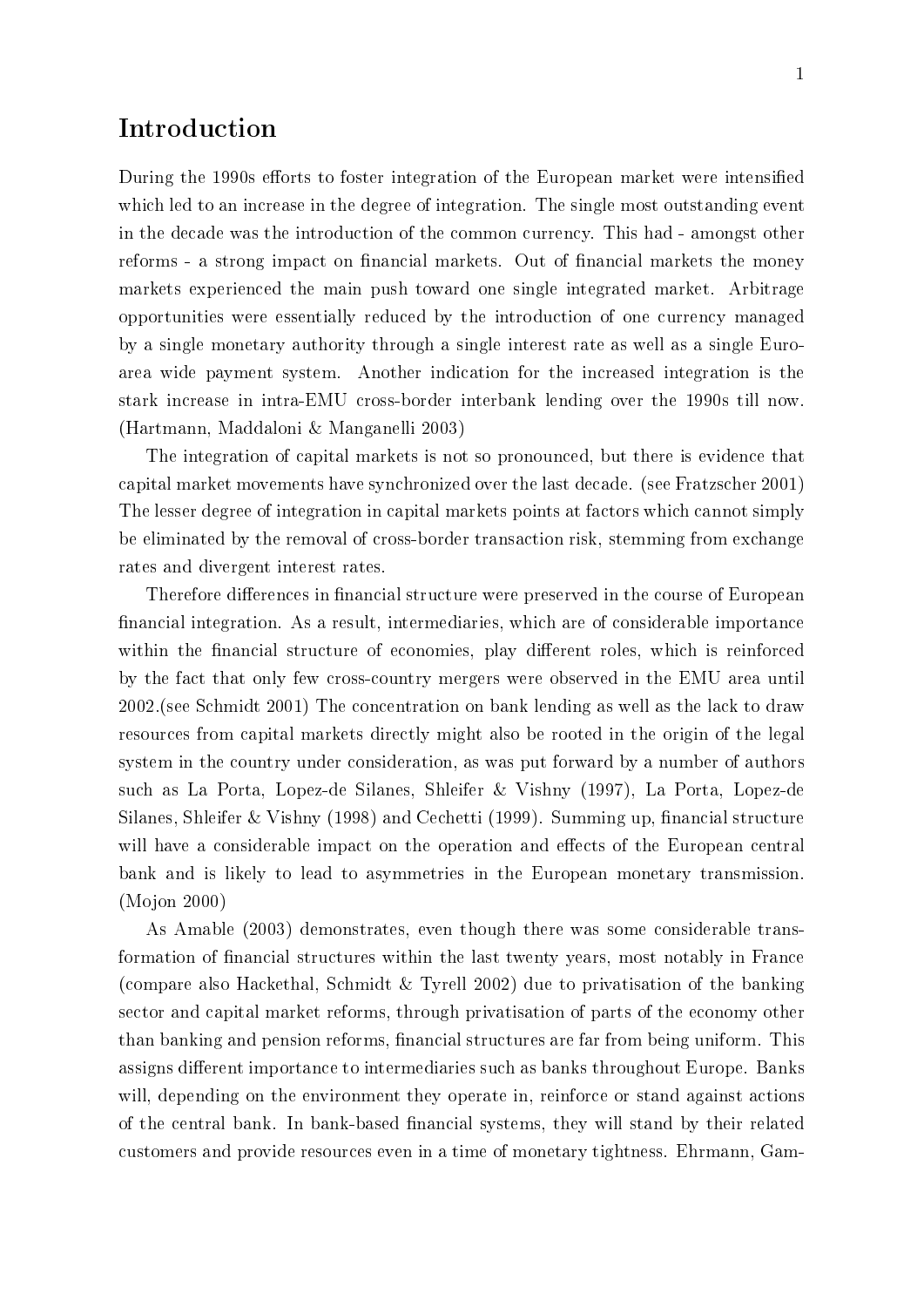bacorta, Sevestre & Worms (2003) stress the importance of banking networks, such as loan cooperatives and savings banks in some EMU economies like France, Germany, Austria and Finland. The question that therefore arises is whether differences in financial structure in Europe facilitate the operation of monetary policy of the European Central Bank or not as financial structure seems to determine the nature of monetary transmission mechanism through interest rate setting behaviour.

Cottarelli & Kourelis (1994) were the first to estimate the degree and speed of passthrough of interest rates trying to link the effects of monetary policy in various countries on banks and explaining it by financial structure variables. They show that there is significant influence of financial structure on the monetary transmission mechanism which differs between various countries. There are three other studies that seem to be of importance for the topic above. Mojon (2000) estimates the interest pass-through by a vector error correction model (VECM) for a rather large variety of different interest rates for some economies of the Euro area for various subsamples up until 1998. Therefore it is not possible to draw any conclusions about the effects of the introduction of the common currency. de Bondt (2005) also estimates interest pass-through VECMs for the Euro area as a whole between 1996 and 2001. Again, as for Mojon this specification does not allow to test for convergence issues as a VECM implies that there is no adjustment to a new equilibrium but to the old. This is unlikely to occur when a new policy regime like a common currency is introduced. With respect to convergence Haan, Sturm & Toolsema (2001) provide interesting insights. In contrast to de Bondt (2005) they estimate interest channels for a small set of individual member states of the European union. They secondly let the pass-through parameters in contrast to VECMs vary over time to tackle the question whether differences in interest pass-through across countries vanish over time due to the introduction of the Euro. They find however little evidence of convergence, but this may be due to the relatively short span of the Euro in operation. This paper tries to redo on the one hand the analysis of Haan et al., as we have a longer period of the Euro in operation. On the other hand it goes beyond their analysis in terms of countries covered and the convergence analysis undertaken combined with nancial structure considerations. Thirdly it investigates the role of nancial structure as an explanation for the differences in the immediate interest pass-through in the European economies under consideration.

To test for the influence of the financial structure the following hypotheses will be evaluated:

Hypothesis 1 There is convergence in the transmission mechanism within the EMU member states.

**Hypothesis 2** There is faster convergence between countries with similar financial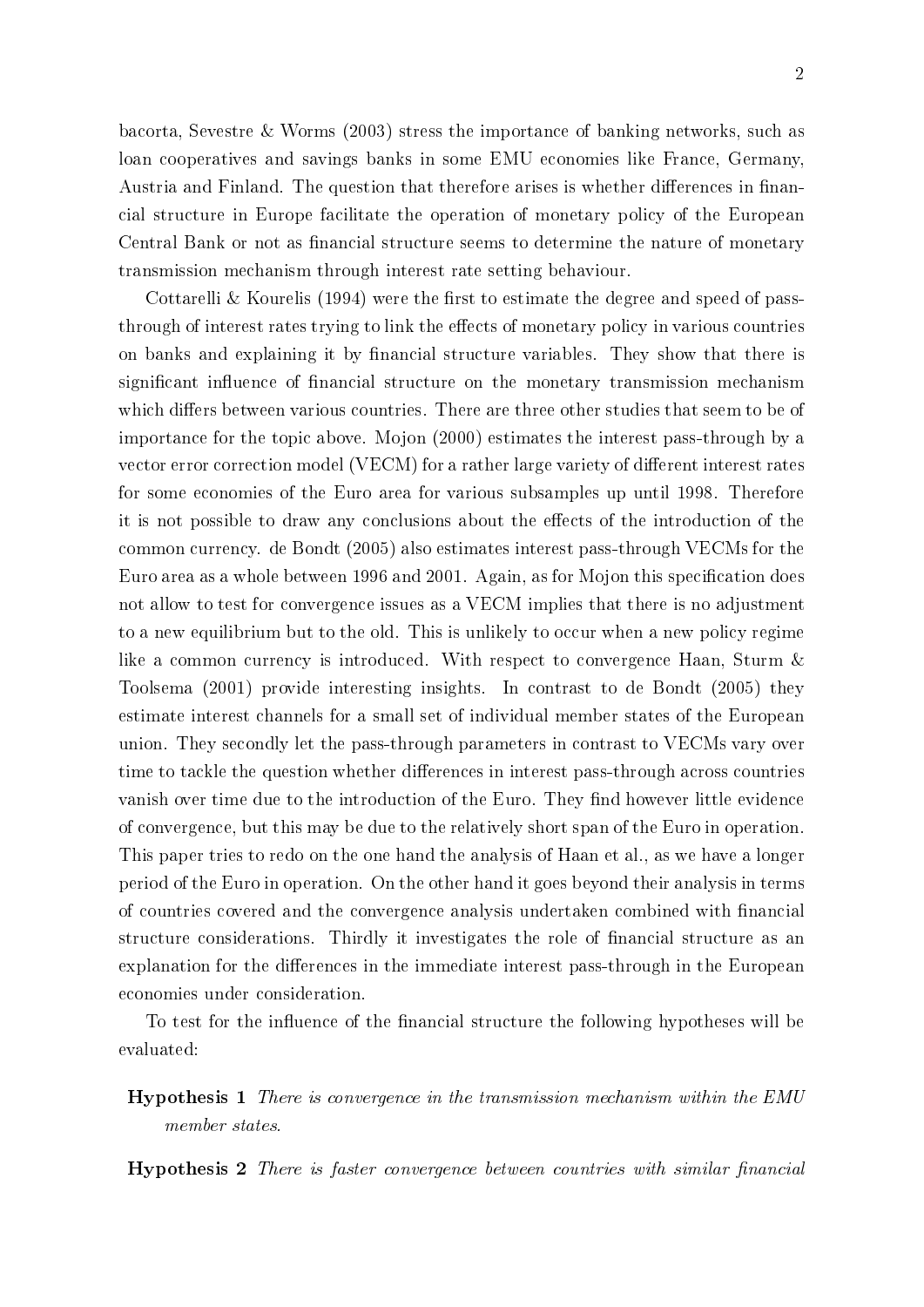structures than between economies with different financial structures.

**Hypothesis 3** Due to the rigidity of financial structures there will not be any significant speeding up of convergence in the European monetary transmission mechanism due to the introduction of the Euro.

These three hypotheses lie at the heart of this paper. The first tests whether there is convergence at all. Given that there is convergence hypothesis 2 states that one should see a faster pace of convergence between countries with similar financial structures which was not considered in Haan et al. (2001). The third hypothesis then aims to disentangle exchange rate risk and the financial structure effect. So if all three hypotheses cannot be rejected we have established that it is the nancial structure that is important for the degree of asymmetry.

The remainder of the paper is organized as follows. Section 1 estimates and discusses the main characteristics of the underlying econometric model. The second part (1.2) will present the main results of the first step of the analysis. Section two presents the three ways convergence and financial structure are linked in the paper, Sigma convergence, cluster methods and panel regression analysis.

## 1 The Effects of Monetary Policy

#### 1.1 The model

In this section we estimate the pass-through of monetary policy impulses through the banking system of most old-EU economies. Even though this was done to some extent by Mojon (2000) the specification differs in this study as we take into account the dynamics of monetary integration. In contrast to Mojon (2000) the rolling regression technique is used to assess the time variation in the estimators. Furthermore we do not estimate cointegrating relationships between bank and policy interest rates as it is not clear whether there exists such a stable relationship or whether it has changed due to the introduction of the Euro. In this case we would estimate something that does not exist, a stable long run relationship between bank lending and money market rates. The data coverage is the third distinguishing feature of this analysis. Last but not least, due to data availability, only a general bank lending rate instead of more precise bank interest rates was used. As a baseline, the model used is due to Cottarelli & Kourelis (1994), which also forms the basis of Mojon's (2000) model.

Cottarelli & Kourelis  $(1994)$  model assumes that financial intermediaries such as banks are not neutral conveyors of monetary policy impulses. This is motivated by the observation that bank rates are relatively inelastic with respect to shifts in the demand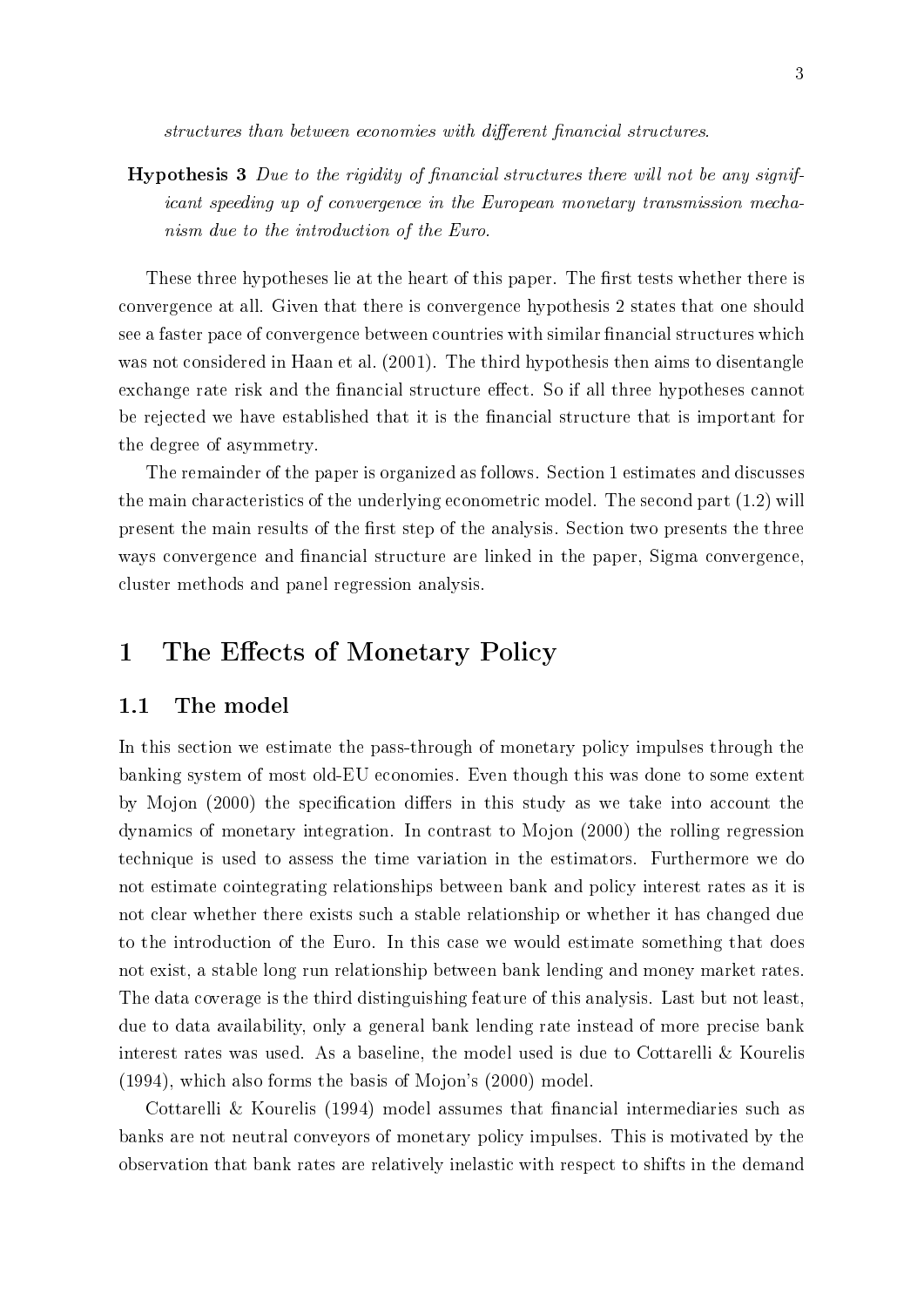for loans as well as deposits and that bank rates change less in magnitude than do money market rates.

As a first step, an equation that links bank lending rates to money market and discount rates is considered<sup>[1](#page-9-0)</sup>:

$$
\Delta i_{j,t} = \alpha_{j,1} + \alpha_{j,2}\Delta i_{j,t-1} + \beta_{j,0}\Delta d_{j,t} + \ldots + \beta_{j,k}\Delta d_{j,t-k} +
$$
  

$$
\gamma_{j,0}\Delta m_{j,t} + \ldots + \gamma_{j,n}\Delta m_{j,t-n} + u_{j,t},
$$
 (1)

where  $\Delta i_{j,t}$ ,  $\Delta m_{j,t}$  and  $\Delta d_{j,t}$  represent changes of the lending rate, money market rate and the *discount* rate at t for country j, where  $j = 1, \ldots J$ . The values of  $\beta$  and  $\gamma$ will vary over the countries in the sample, therefore there will be a different degree of stickiness in the interest rates in every country. From the  $\beta$ s or  $\gamma$ s, various sets of multipliers are derived, which will be in general nonlinear functions of the two parameter sets, and are given by

$$
h_{m,0} = \gamma_{j,0}, \qquad (2a)
$$

$$
h_{d,0} = \beta_{j,0}.\tag{2b}
$$

$$
h_{m,t+p} = \alpha_{j,2}^p \gamma_{j,0} + \ldots + \alpha_{j,2} \gamma_{j,p-1} + \gamma_{j,p} = \sum_{i=0}^p \alpha_{j,2}^{p-i} \gamma_{j,i},
$$
 (3a)

$$
h_{d,t+p} = \alpha_{j,2}^p \beta j, 0 + \ldots + \alpha_{j,2} \beta_{j,p-1} + \beta_{j,p} = \sum_{i=0}^p \alpha_{j,2}^{p-i} \beta_{j,i}.
$$
 (3b)

In the discussion we shall however mainly focus on the money market multiplier, taking into account the direct effect of monetary policy in some countries.

#### 1.2 Results

Before showing the multipliers implied by the estimated country models, a few words about the model selection methodology. The country models are based on Cottarelli and Kourelis, and the optimal lag length was chosen by minimizing the AIC criterion. As during the 1980s monetary policy did not solely rely on discount rate manipulation,

<span id="page-9-0"></span><sup>&</sup>lt;sup>1</sup>This equation corresponds to Cottarelli & Kourelis's (1994) model 2. Model 1 is in levels for the lending rates and money market rates, whereas the discount rate is in differences. The reason for that is that they want to control for policy changes which are signals to the market. Model 2 was chosen because nearly all interest rates of the countries investigated here are not stationary in levels, so that a model in first differences is more appropriate.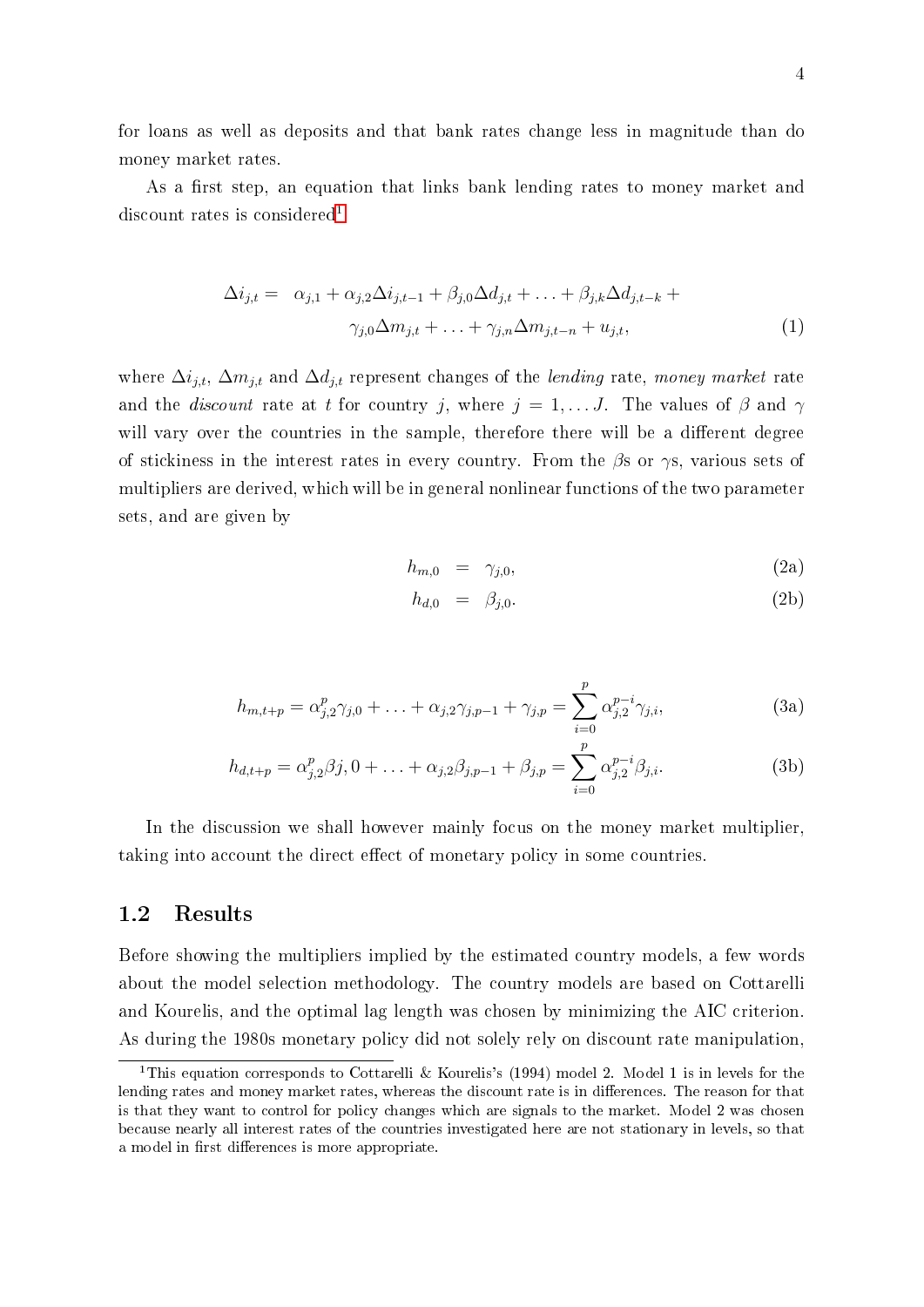but also on other means such as credit control, the model selection was also undertaken between estimating a pure bank lending lending rate and money market rate model as well as a model that additionally included the discount rate of the central bank in the respective country. There is evidence in nearly every country, as figure [5](#page-33-0) points out. that excluding the discount rate for the whole sample leads to a misspecification of the interest pass-through models as there is additional information in the discount rate, that is not captured by variation in the money market rates only.

For the assessment of the impact of European monetary policy discount rates of central banks exert a statistically positive influence on bank lending behavior. Not taking this into account leads to misspecified models for these countries.

Figure [5](#page-33-0) in the appendix plots the difference of absolute values between the absolute value of the AIC of the money market rate only model and the absolute value of the AIC of the model also including the discount rates over time. If the difference is positive, then we would select the money market rate only model, if negative we would do the opposite. In case of Belgium, Ireland, Italy and the Netherlands it can be seen that the inclusion of the discount rate makes the mixed specification better over time, whereas in France and Finland the difference is stable at slightly below zero. For the case of Austria and the UK the money market rate only specification is preferable. Nevertheless in order to ensure comparability with the other models the discount rate was included. For Finland the money market only model was chosen, as there is not that a big difference between both specification on the one hand and because the discount rate series for Finland only just begins in 1987, which considerably restricts the number of estimation subperiods. The exact specifications which were chosen are shown in appendix B.

#### The money market multipliers

Figure [1](#page-11-0) shows some important results. Only the impact multipliers are shown , but figures  $(6)$  and  $(7)$  in the appendix will show some of the patterns at the beginning and at the end of the sample period. As these figures show, the model mainly characterizes the first four periods following a money market rate shock. For the fifth and sixth we find hardly any significant movement. This is in line with the analysis of Cottarelli  $\&$ Kourelis, as they have firstly set up a model which analyzes the short run effects only. which secondly produces significant multipliers up to the third lead. This can be also justified on the basis of economic theory as in the  $\log(\mathrm{er})$  run other factors such as the demand for loans are important determinants for bank lending rates.

The impact multipliers for market oriented economies like the Netherlands or the UK are stronger than for typical bank-based economies such as Germany. Also, as Hackethal et al. (2002) and Amable (2003) explain, France is moving toward the group of market-oriented economies due to structural reforms in the mid-1980s. This development becomes dominant at the end of the time span. Thus, the French banks' response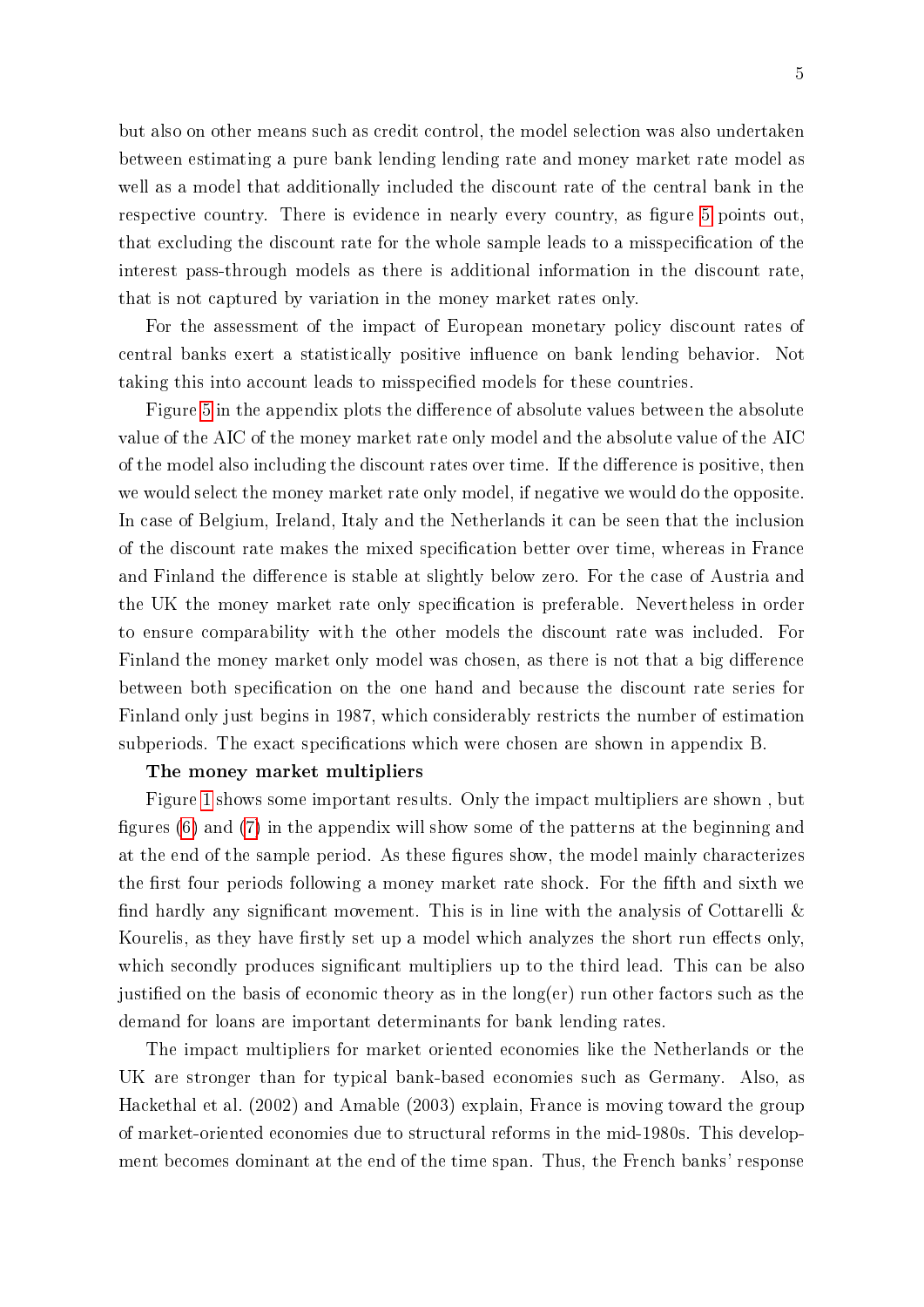

<span id="page-11-0"></span>Figure 1: Impact Multipliers

to money market movements is stronger in latter regressions than in previous.

Belgium and Austria deserve special attention. According to Amable (2003) Belgium displays the second lowest intermediation ratio of all EMU countries with a declining tendency. As a consequence it is not surprising that money market impulses are transmitted quite strongly. On the other hand Austria remains puzzling. As Amable shows Austria has by far the persistently highest degree of intermediation, which could explain the outstandingly high transmission after three months. But what remains puzzling is the high degree of transmission at impact.

## 2 Impact of Financial Structure

To link the multipliers to financial structure variables, Cottarelli & Kourelis (1994) suggest that they depend on the structural features of the financial structure of the economy:

$$
h_{j,l} = Z_j \eta_l + \upsilon_{j,l} \tag{4}
$$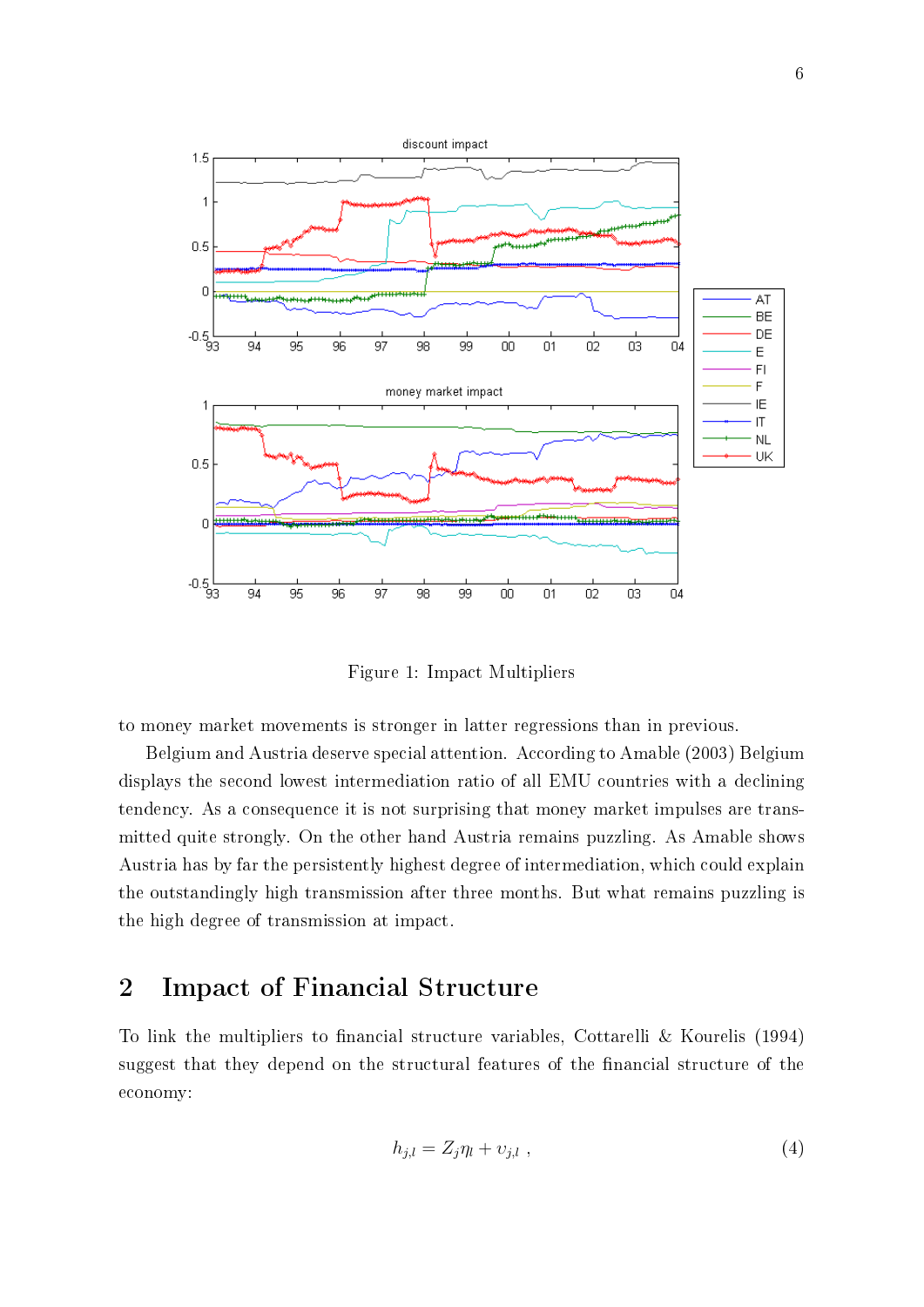$$
h_0 = Z\eta_0 + \nu_0 \; , \tag{5}
$$

where Z is a  $J \times K$  matrix and  $l = 0$ , so that  $h_0$  is the impact multiplier. In a similar manner medium and long term multipliers can be formulated,

$$
h_l = Z\eta_l + \upsilon_l. \tag{6}
$$

These equations enable us to study the effects of financial structure on the effects of monetary policy in the various countries. While section 2 will deal with the multipliers and look at the development of these over time, section 3 will discuss the direct effect of nancial structure on the transmission of monetary impulses.

The empirical model combined with the rolling regression technique allows to track changes in the relationships we are interested in. There are various ways to characterize financial structures of economies: We consider two concepts, the first being the *legal* family concept due to La Porta et al. (1997) and for the second we follow the grouping by Amable (2003).

The idea behind the concept first introduced by La Porta et al. (1997) is that the legal origin of the countries' law code matters for the role capital markets play within the economy, as they differ with respect to shareholder and investor protection. They globally find four main families:

1. common law (English)

2. civil law

- (a) French
- (b) Scandinavian
- (c) German

Civil law countries do give fewer rights to parties in capital markets, but the rights are strongest enforced in German and Scandinavian countries.

By principal component and cluster analysis Amable (2003) pins down four groups which are similar to the legal family grouping, but not entirely the same. He finds a factor that explains 45 percent of the total variation, and which is defined by negative and positive components: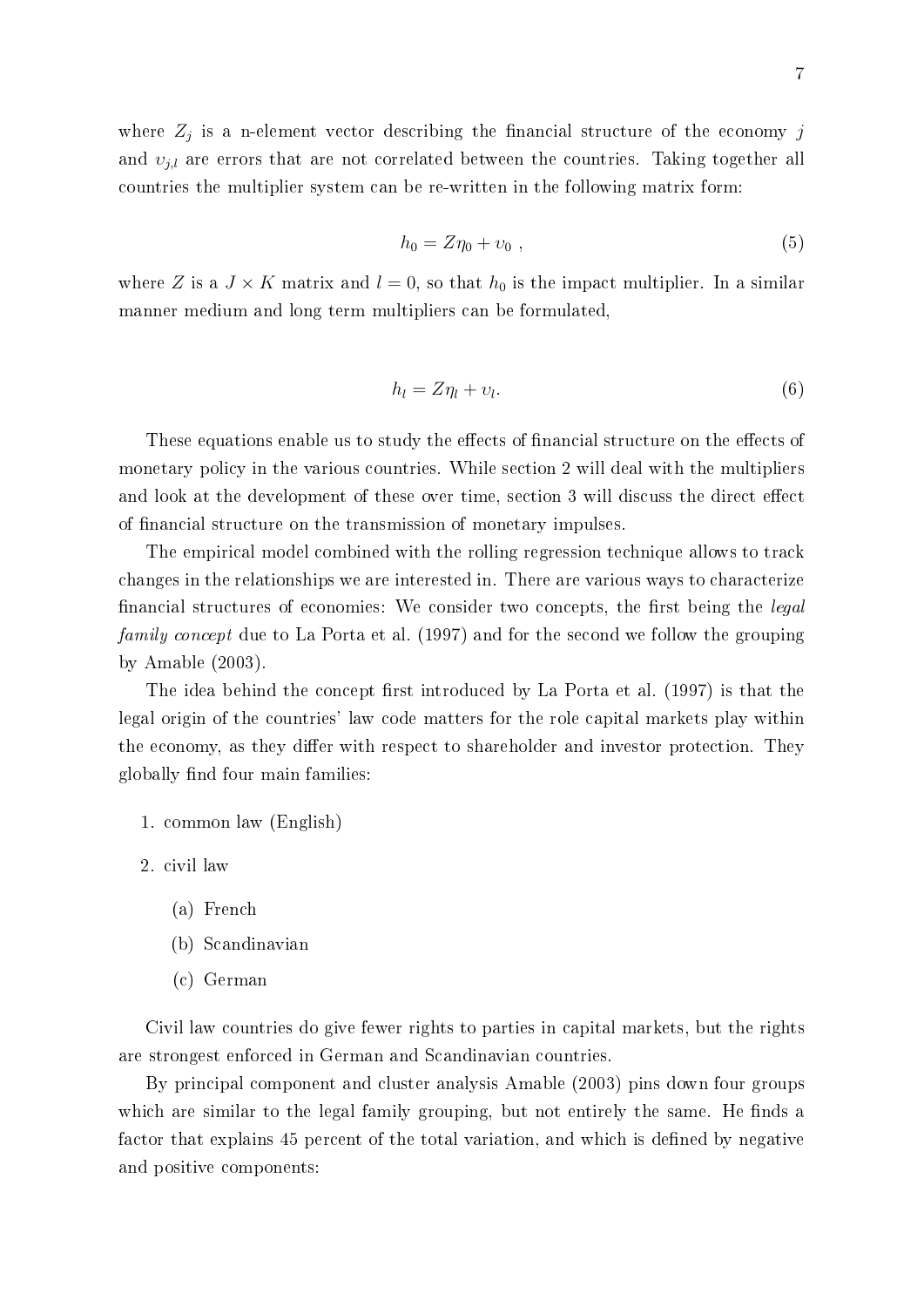- 1. negative: stock market cap. to GDP, ownership of large listed companies, percentage of share held by institutional investors, M&A activity, accounting standards, importance of venture capital
- 2. **positive:** ownership concentration, scope of public ownership  $\%$  the public sector, control of large firms by families, share of bonds in institutional investors' portfolios

From this first step he performs a cluster analysis and finds four groups.

- 1. high level of protection, high importance of stock markets and institutional investors, low public ownership USA, Canada, UK, Switzerland, Australia and Japan
- 2. larger than average control of firms by financial institutions France, Norway and Sweden
- 3. low importance of family control Ireland, Denmark, Finland and Austria
- 4. ownership concentration, lack of coherence to international accounting standards, low M&A activity, low development of capital markets Germany, Spain, Italy Portugal and Greece

These two groupings will be taken as proposed by theory in the first two sections of the section. To gain more robust evidence the following three ways are undertaken to assess potential changes, Sigma convergence, cluster analysis and panel regression analysis.

#### 2.1 Sigma-Convergence

#### 2.1.1 Concept

The concept of  $\sigma$ -convergence originally stems from the growth literature. It states that there is convergence (in growth) between a group of economies if the variation (in growth rates) within the group declines over time. This is of course a more general idea that is also applicable to other notions of convergence as well.

More explicitly, we are interested in the development of some kind of dispersion measure such as the standard deviation,

$$
\sigma_K = \sqrt{\sum_{j=1}^K (m_j - \overline{m}_K)^2} \tag{7a}
$$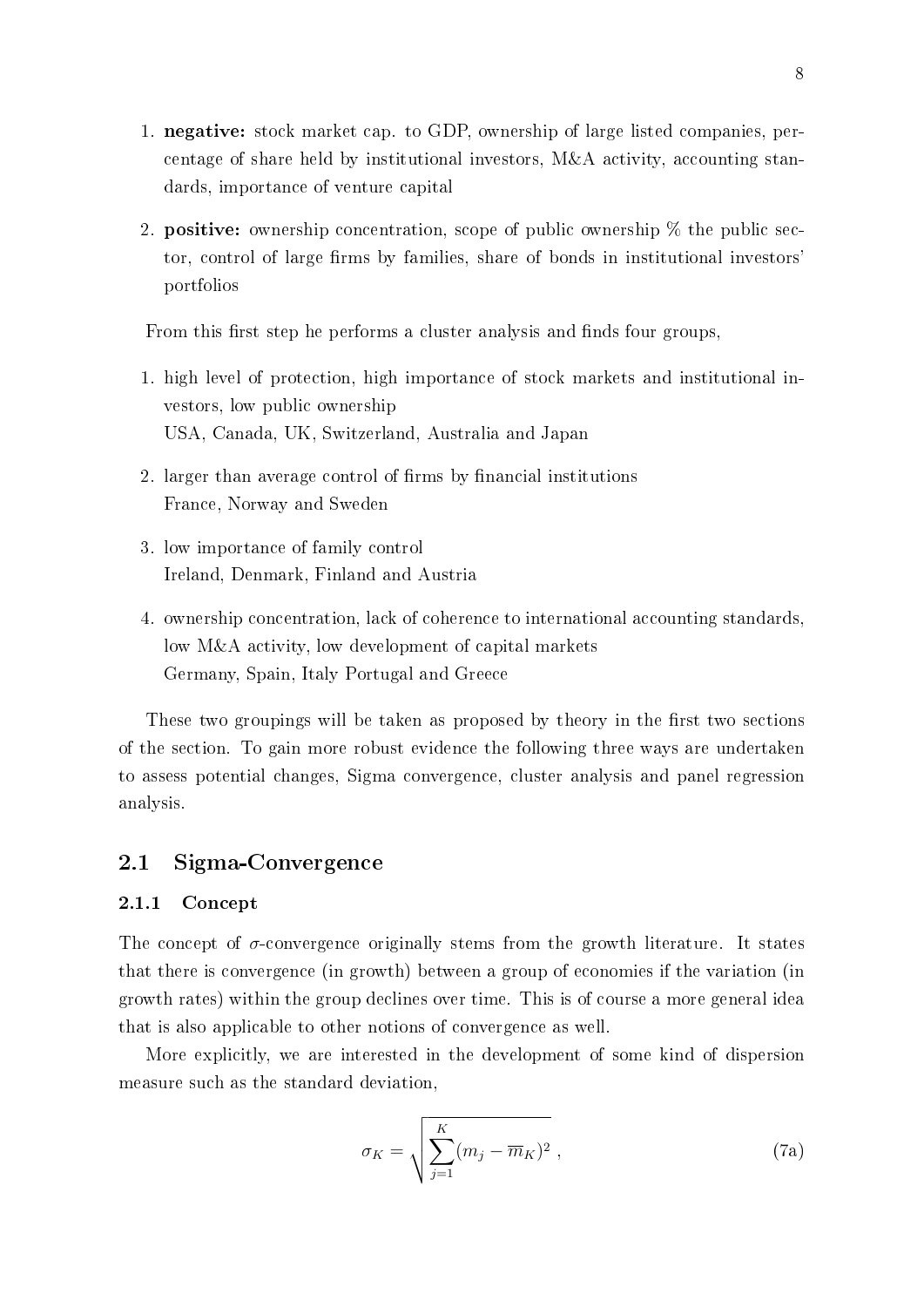where K is a group of k countries and  $m$  is the respective multiplier.

As however different different groups have different means this might bias the results and thus lead to the wrong conclusions. To take into account the different means we will alternatively consider the coefficient of variation, which is defined as

$$
cv_K = \frac{\sqrt{\sum_{j=1}^K (m_j - \overline{m}_K)^2}}{\overline{m}_K}.
$$
\n(7b)

For this purpose the appropriate groups have to be defined. These groups should be found by using an appropriate measure for the financial structure.

#### 2.1.2 Results

Figures [2,](#page-15-0) [3](#page-17-0) and [4](#page-18-0) not only give the grouping effect according to financial structure, but let us also assess possible convergence patterns across countries, over time and over the periods following a shock in the money market as well as discount rates.

#### Overall effects

Figure [2](#page-15-0) displays convergence patterns distinguishing between money and discount rates. We find that there is a clear trend towards a more uniform reaction of banks after one to three months. This pattern clearly emerges in the late 1980s/ early 1990s, as the mass of observations are in the subsamples at the beginning. However for the discount rate multipliers there is a clear trend toward diversity over the 1990s and the beginning of the new century. From the discussion about measuring monetary policy and the relative importance of money market and discount rates we have to give more weight to the money market rate, especially as the discount rate multiplier is not included in a third of the economies involved. Summing up we cannot reject hypothesis one, even though there seems to be a contrary development for the impact multiplier and the reaction four to six months after the interest rate movement.

It should be noted at this stage that the convergence measures for figures [2,](#page-15-0) [3](#page-17-0) and [4](#page-18-0) differ in the sense that figure [2](#page-15-0) uses the ordinary standard deviation measure, whereas the latter figures show coefficients of variation for obvious reasons.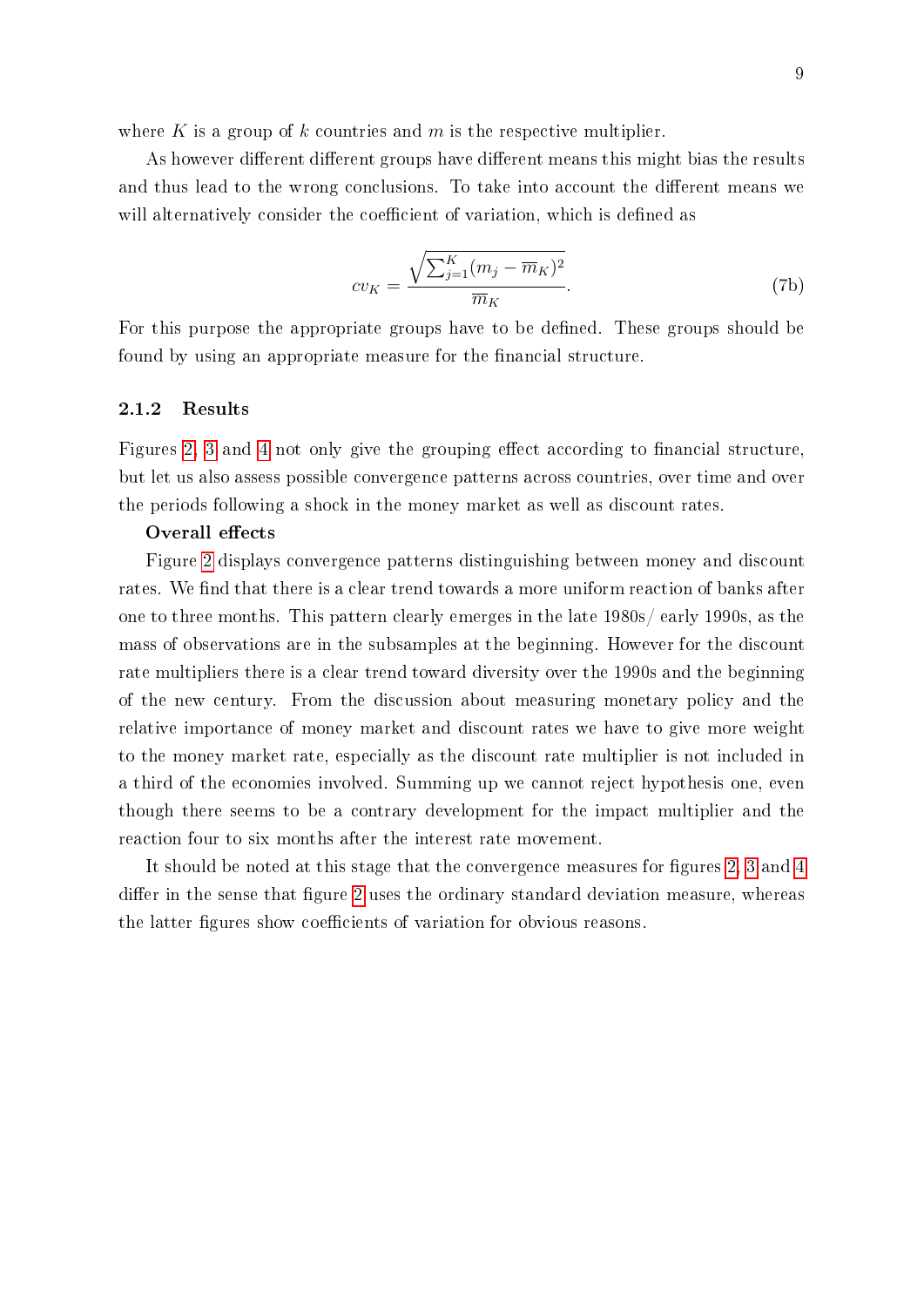

<span id="page-15-0"></span>Figure 2: Variance of Multipliers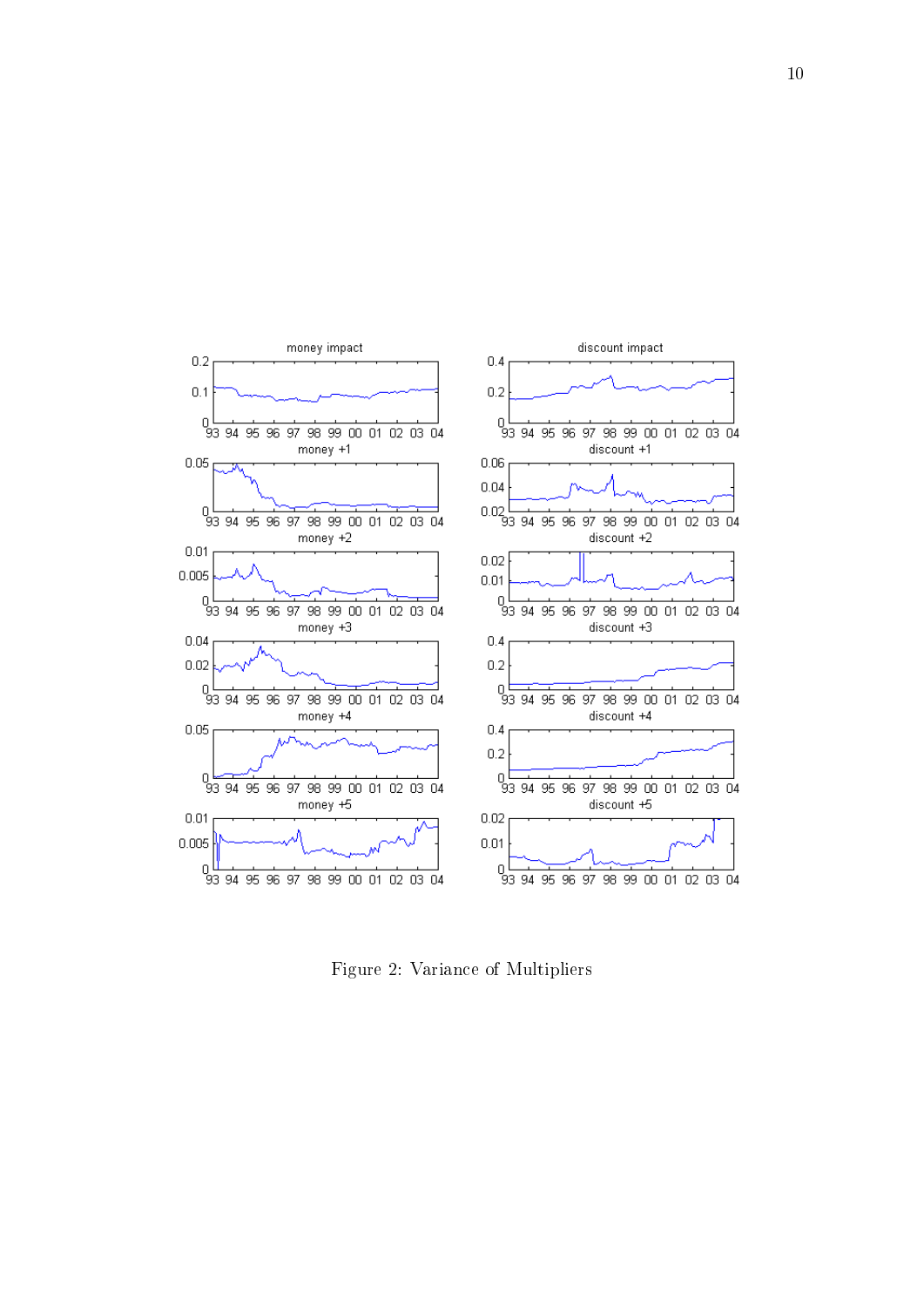#### Legal Family

Looking at the money market first, grouping according relative to legal families does have an important influence on the variation of bank behavior in the first three and the fifth months after the movement in the money market and only these are shown. The remainig months are not shown for presentational clearness. As to the impact multiplier a signicant impact cannot be found, as the French legal families response as well as the German families response is being more and more divergent. In case of the French family this seems to have to do with the money-market effect in Belgium, which is by far larger than in all the other economies within this group. For the German legal family this divergence seems to be driven by the Austrian development.

There is convergence in monetary transmission in Europe in the 1990s. This convergence can be observed in the first three month following a money market rate movement.

#### Financial Structure

Looking at financial structure from a less historical perspective and for the other strategy that uses the Amable-factors a problematic feature is that we have to drop the Netherlands and can only look at group three and four because we only have the UK of his group one and for group two we only have France. Therefore it does not make sense to look at deviation measures for the first two groups.

For the money market (figure [4\)](#page-18-0) grouping makes sense for five out of six cases (5th month after the change in the money market rate). Similar to the legal family distinction a significant grouping effect for the impact and the first three months after the change in the money market rate is obtained. This seems to be robust across the two grouping procedures.

Given convergence in Europe following a money market movement in the first three months, the dispersion between countries with similar financial structure is further reduced. There is a significant impact of financial structure on the convergence of the European monetary transmission.

The conclusion is that there is a clear pattern of convergence in the money market in the first three months following an interest rate movement. This is is even reinforced when we look at the grouping motivated by financial structure. Not only do we find convergence in these months, but furthermore the variation in countries with similar financial structure is also lower in these economies. This might be interpreted as an indication that financial structure influences the convergence of the monetary transmission mechanism.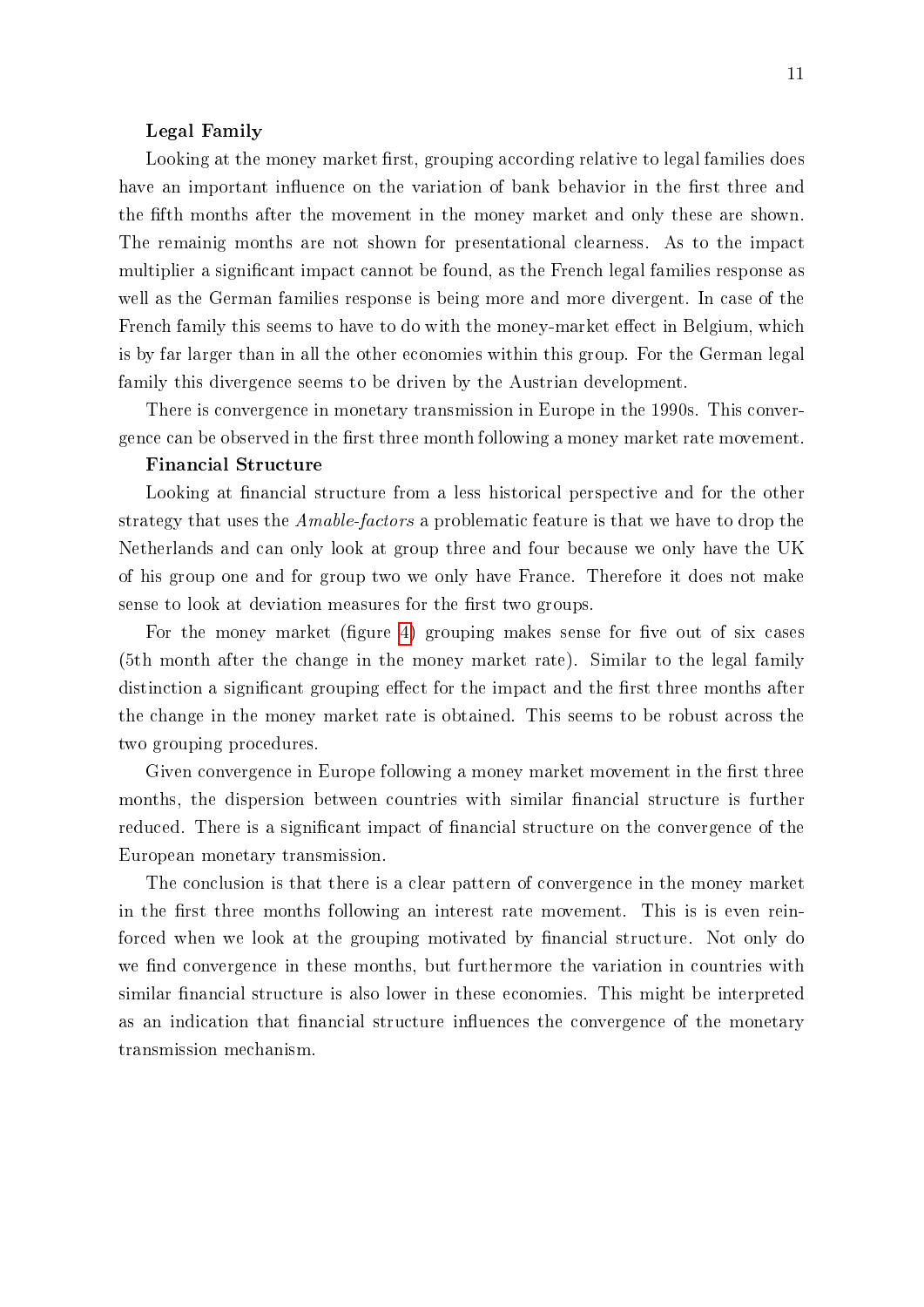

<span id="page-17-0"></span>Figure 3: Variation due to legal family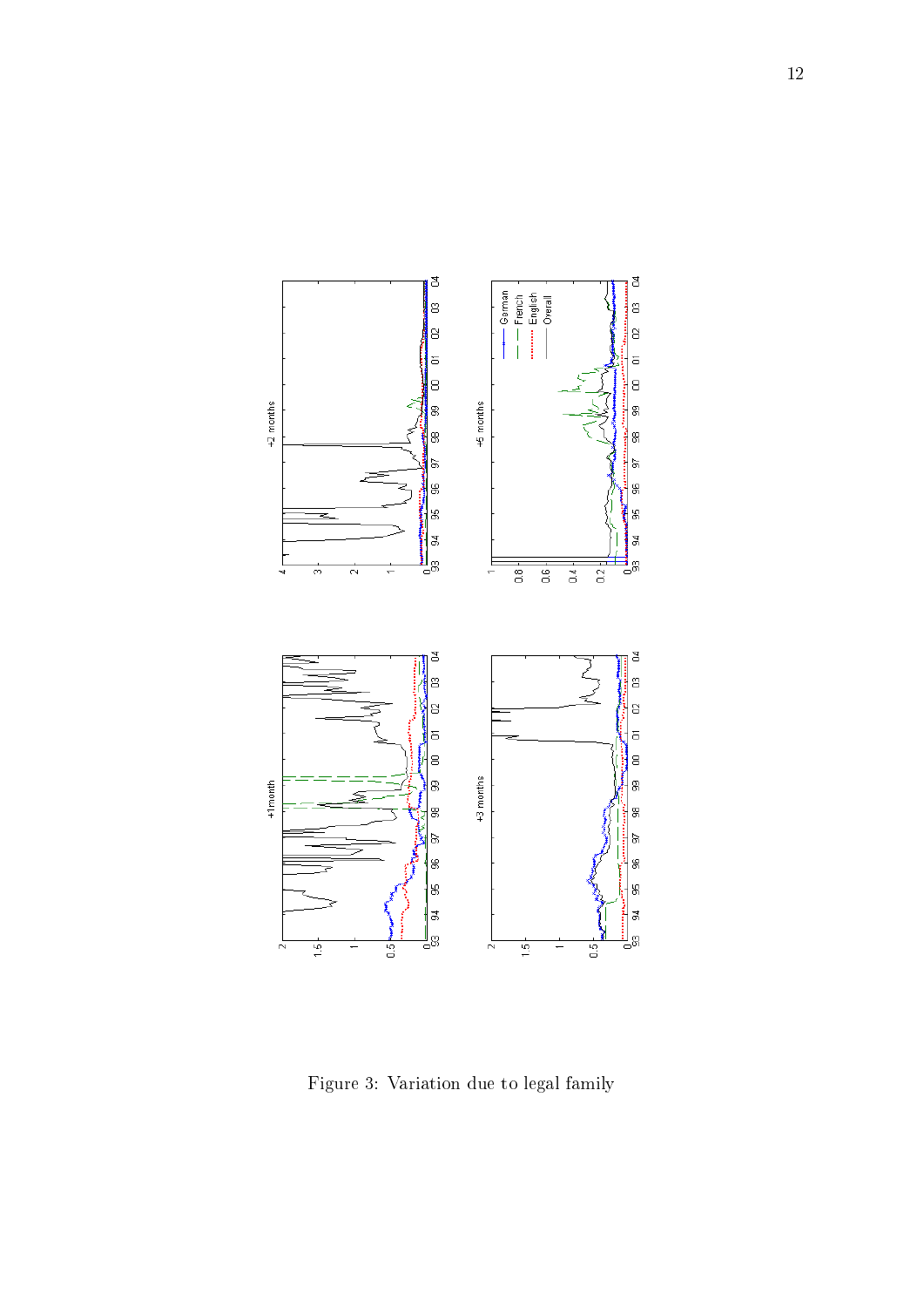

<span id="page-18-0"></span>Figure 4: Variation due to financial structure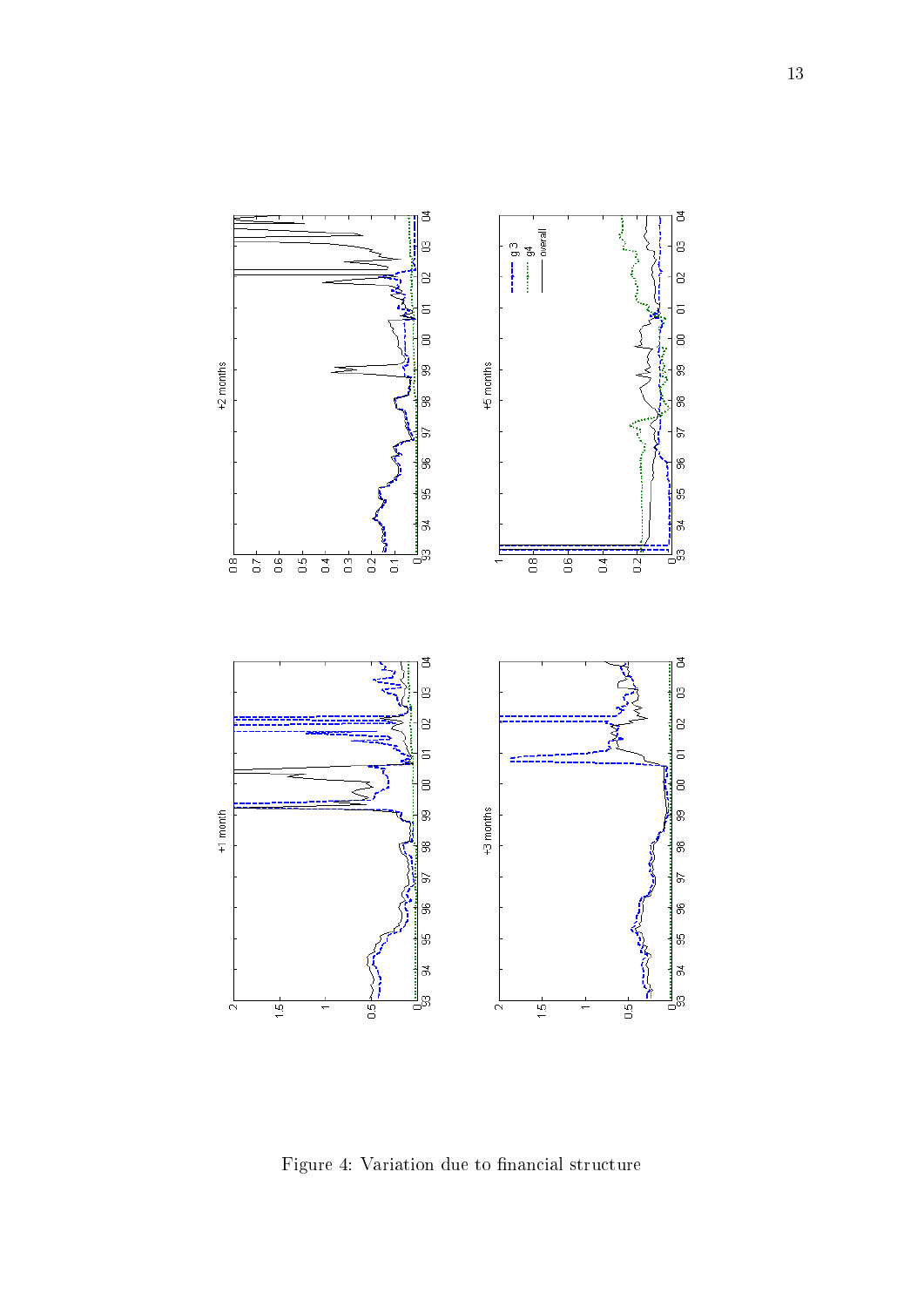#### 2.2 Cluster Analysis

#### 2.2.1 Concept

The cluster approach<sup>[2](#page-19-0)</sup> turns the problem of  $\sigma$ -convergence upside down as from only observing the estimated multipliers groups will be formed. It is interesting whether the groups that are formed on the basis of some measure that will later correspond to the groups that financial structure would predict.

For our purposes we define for each sample period  $n = 1, \ldots, N$  and country  $j =$  $1, \ldots, J$  a point

$$
s_{n,j} = (h_{j,m,0}, h_{j,d,0}, \dots, h_{j,m,p}, h_{j,d,p}) \tag{8}
$$

where  $p$  are again periods ahead,  $h$  are the multipliers and  $m$  and  $d$  refer to the money market and discount rates respectively.

Starting with  $s_{n,j}$  groups on the basis of minimizing the distance between the country points, groups with similar characteristics will be formed. The classical concept of distance between points is *Euclidian distance*, which is defined as follows. Take any two points  $s_i = (x_1, x_2, \ldots, x_p)$  and  $s_j = (y_1, y_2, \ldots, y_p)$ , the Euclidian distance is defined by

$$
d_{i,j} = [(x_1 - y_1)^2 + \ldots + (x_p - y_p)^2]^{1/2}.
$$

In general there are two ways to do cluster analysis, hierarchical and non - hierarchical clustering. Within the first class it can be distinguished between *agglomerative* and *divisive* methods. In case of the agglomerative method J clusters are the staring points, so each country forms a cluster. The two closest clusters are successively combined until only one cluster, which consists of the whole group, remains. Divisive methods start from the biggest available group and step down until there are exactly  $J$  groups. A popular way to find the closest cluster to a given cluster is the centroid technique. For the agglomerative cluster method each cluster consists of only one point. The centroid is the point the coordinates of which are just the mean of all coordinates of the points in the respective cluster. So at the start each point is the centroid of its own cluster. Then the two points the centroids of which are closest are grouped into one cluster. Afterwords the minimal distance between the centroids of all clusters is searched and the two clusters with the minimal distance are formed and so on until one single cluster is left.

A popular non-hierarchical clustering technique is k-means clustering. For this method the points are grouped into  $K$  clusters by some method. The centroids of these clusters are calculated. Then the distance between every point in the set and the

<span id="page-19-0"></span><sup>&</sup>lt;sup>2</sup>The discussion of cluster analysis follows closely Afifi, Clark & May (2004), chapter 16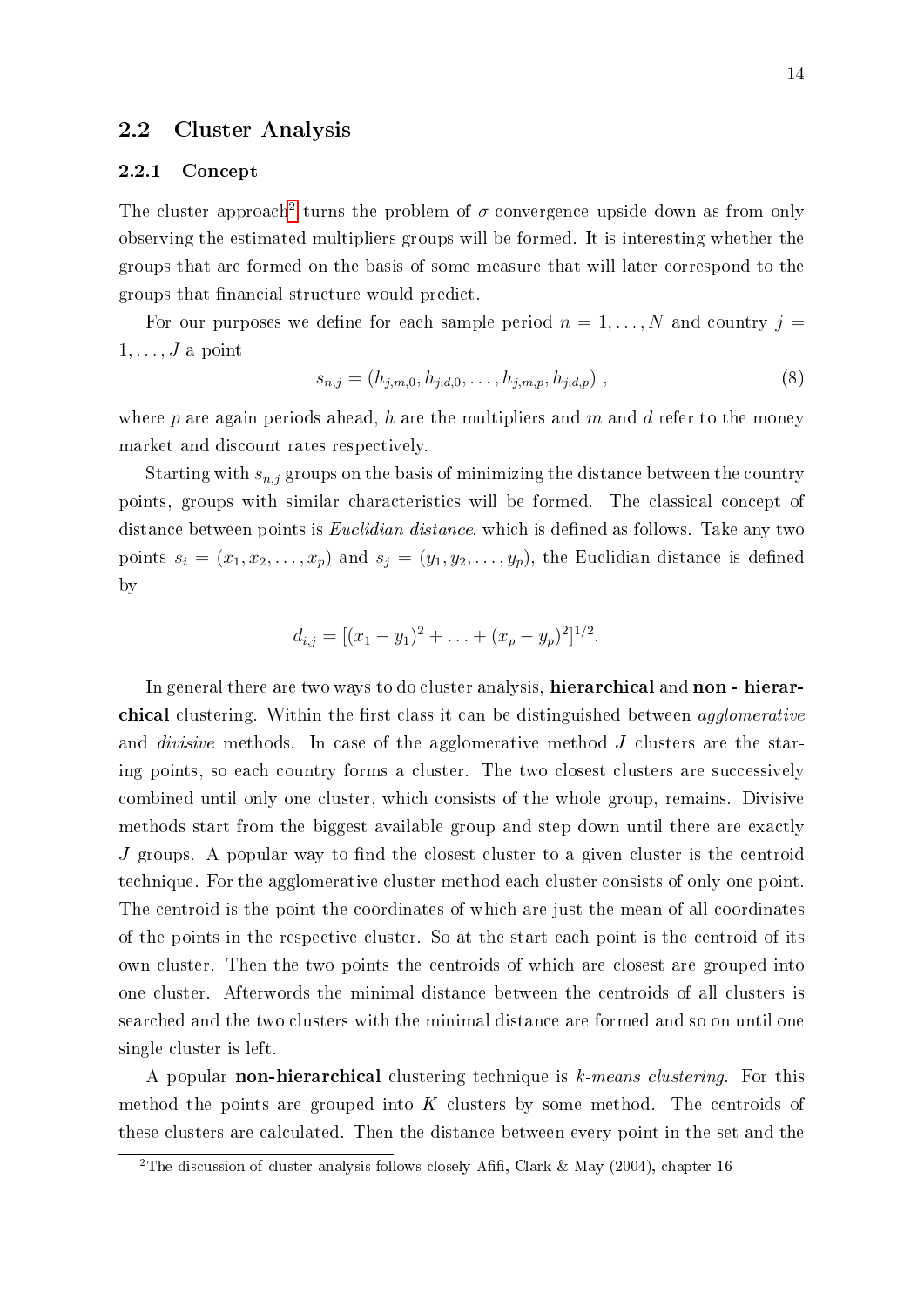centroid of each cluster is calculated. If it is closest to its own centroid the point is kept within the group. If not it is assigned to the centroid of the group the centroid of which it is closest. This is repeated until no point is re-assigned.

#### 2.2.2 Results

In the following subsection another way of detecting convergence is presented. Given the sets of multipliers for the economies, can groups be identified and if yes, do these correspond closely to the ones, the grouping of which is motivated by theory, i.e. legal family or financial structure groups?

For this purpose we first consider partitional clustering and look at the four group stage given in tables [1](#page-20-0) and [2.](#page-21-0)

|          | group     |                     |                          |                  |  |  |
|----------|-----------|---------------------|--------------------------|------------------|--|--|
|          |           |                     |                          |                  |  |  |
|          | 1         | $\overline{2}$      | 3                        | 4                |  |  |
| 1994     | ie        | at                  | de, e, f, fi, it, nl     | uk, be           |  |  |
| 1995     | ie        | at, f, fi, nl       | de.e.                    | uk, be           |  |  |
| 1996     | ie        | at, be              | de, e, f, fi, it, nl     | uk               |  |  |
| 1997     | ie        | at, be, $f, fi, nl$ | de,e,it                  | uk               |  |  |
| 1998     | ie        | at, be              | de, e, it, uk            | n, f, fi         |  |  |
| 1999     | ie, e, uk | at, be              | de, f, fi, it, nl        | it               |  |  |
| 2000     | be        | at                  | de, e, f, fi, ie, nl, uk | it               |  |  |
| 2001     | ie        | at, be              | de, e, f, fi, nl, uk     | it               |  |  |
| 2002     | ie        | at, be              | de.f.f.                  | $e$ , it, nl, uk |  |  |
| 2003     | ie        | at                  | de, e, f, fi, it, nl, uk | be               |  |  |
| 2004     | ie        | at, be, $f$ , $f$   | de, nl, uk               | e, it            |  |  |
| grouping | ie        | at, be              | de, e, f, fi, nl, it     | uk               |  |  |

<span id="page-20-0"></span>Table 1: Partitional Cluster Analysis: both multipliers

Looking at the overall effect a clear separation of the Common Law system from the Civil Law system can be observed, as both, Ireland and the UK are clearly separated over the individual years as well as on average. The difference between German and French law system seems to be less pronounced in comparison, as France and Germany as well as Belgium and Austria are often grouped into the same category. It is interesting that in every year, France and Finland seem to be closest, as they are always in the same group.

Taking the other proposed proxy for financial structure proposed by Amable, there seems to be a clear contradiction to Amable's (2003) results, as France (an Amable group 2 country) an Germany (an Amable group 4 country) are grouped almost always in the same group in this analysis. What is in line with Amable (2003) is the grouping of Italy, Germany and Spain in the overall consideration.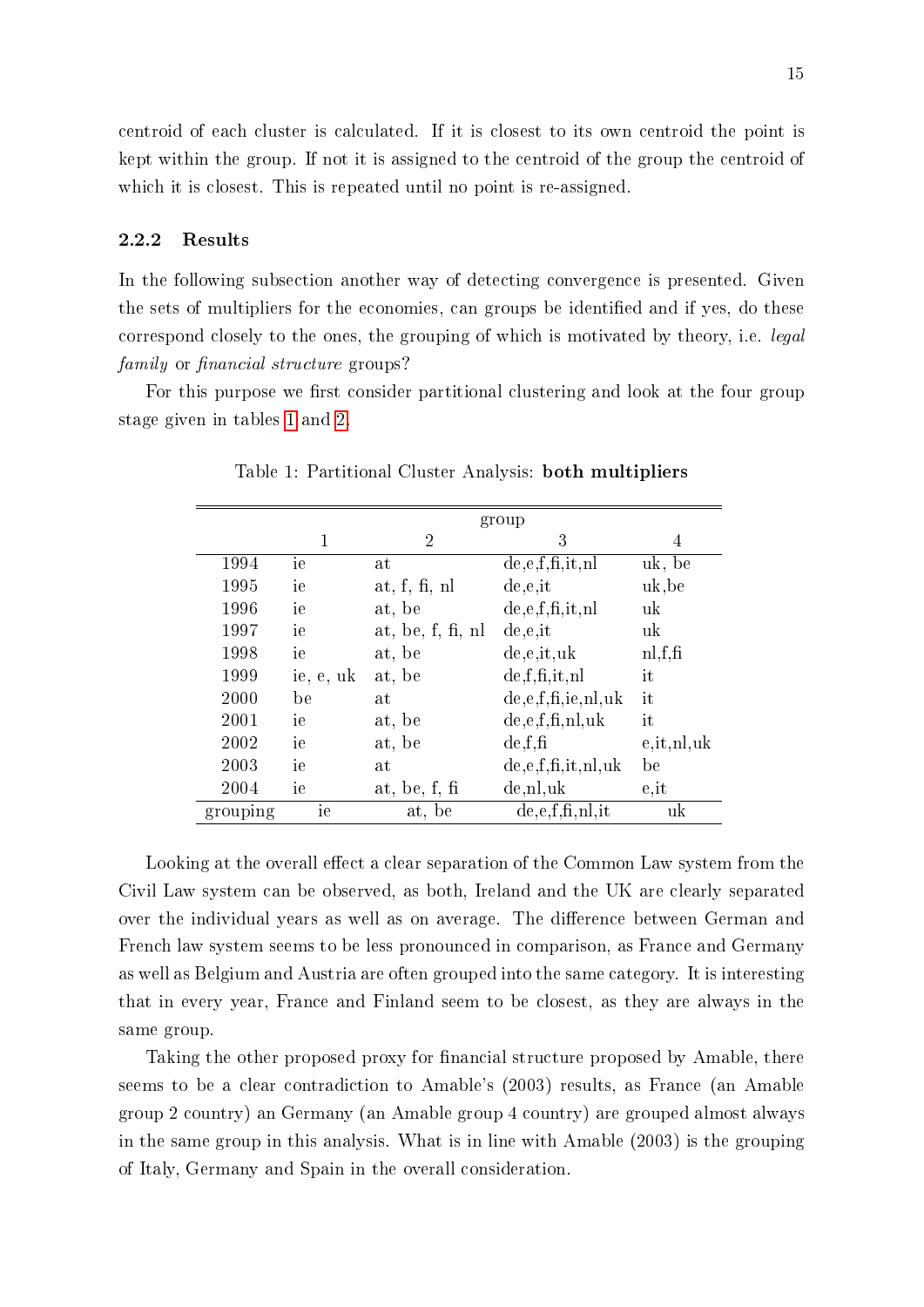<span id="page-21-0"></span>

|          |            | group                     |              |         |
|----------|------------|---------------------------|--------------|---------|
|          | 1          | 2                         | 3            | 4       |
| 1994     | at         | de,e,ie,it                | f, fi, nl    | be,uk   |
| 1995     | at         | de,f,fi,ie,it,nl          | $\mathbf e$  | be,uk   |
| 1996     | at         | de.f.f.                   | e,ie,it,nl   | be,uk   |
| 1997     | at, be     | de, f, fi, ie, it, nl     | $\mathbf e$  | uk      |
| 1998     | at, be     | de, f, fi, ie, it, nl     | $\mathbf e$  | uk      |
| 1999     | at         | de, f, fi, ie, it, nl, uk | $\mathbf{e}$ | be      |
| 2000     | at, be     | de, f, fi, ie, it, nl     | $\mathbf{e}$ | uk      |
| 2001     | at, be, uk | de, f, ie, it, nl         | $\mathbf{e}$ | fi      |
| 2002     | at         | de,e,ie,it,nl             | be           | uk.f.f. |
| 2003     | at         | de, f, fi, ie, it, nl     | e            | uk, be  |
| 2004     | at, be     | de, ie, it, nl            | f, fi        | uk      |
| grouping | at         | de,f,fi,ie,it,nl          | e            | uk      |

Table 2: Partitional Cluster Analysis: money market multipliers

Additional to that a hierarchial cluster method was undertaken, which is summarized in table [3.](#page-21-1) Dissimilarity between the economies increased in the late 1990s, but decreased after 2000, which is compatible with the results obtained from the section on sigma convergence. Another similarity can be seen in table [1](#page-20-0) that Ireland and the UK occupy a special position, and most European economies are grouped into one group, which appears to be growing over time.

<span id="page-21-1"></span>Table 3: Hierarchial Cluster Method

|             | minimal distance* |                         | group                     |           |
|-------------|-------------------|-------------------------|---------------------------|-----------|
|             | for 4 clusters    |                         |                           |           |
| 1995        | 0.92              | at, f, fi, nl de, e, it |                           | ie be, uk |
| 1997        | 1.02              | at, be                  | de, e, f, fi, it, nl      | ie uk     |
| <b>2000</b> | 1.03              | at, be                  | de, f, fi, it, nl, uk $e$ | ie ie     |
| 2003        | 0.68              | at, be                  | de, f, fi, it, nl, uk $e$ | ie        |

\*Euclidian distance metric

Observing the pattern of monetary transmission mechanism we cannot identify groups according to their financial structure.

Considering the subset of money market multipliers the UK still differs from the rest of Europe, but also Austria is separated. This latter observation can potentially be attributed to the strong and dominant impact effect of the Austrian money market on bank-credit interest rates. Another difference to table [1](#page-20-0) is that Spain is nearly always singled out. Again the difference between French and German legal families does not seem to be too strong as in the overall case. As Amable (2003) is concerned the money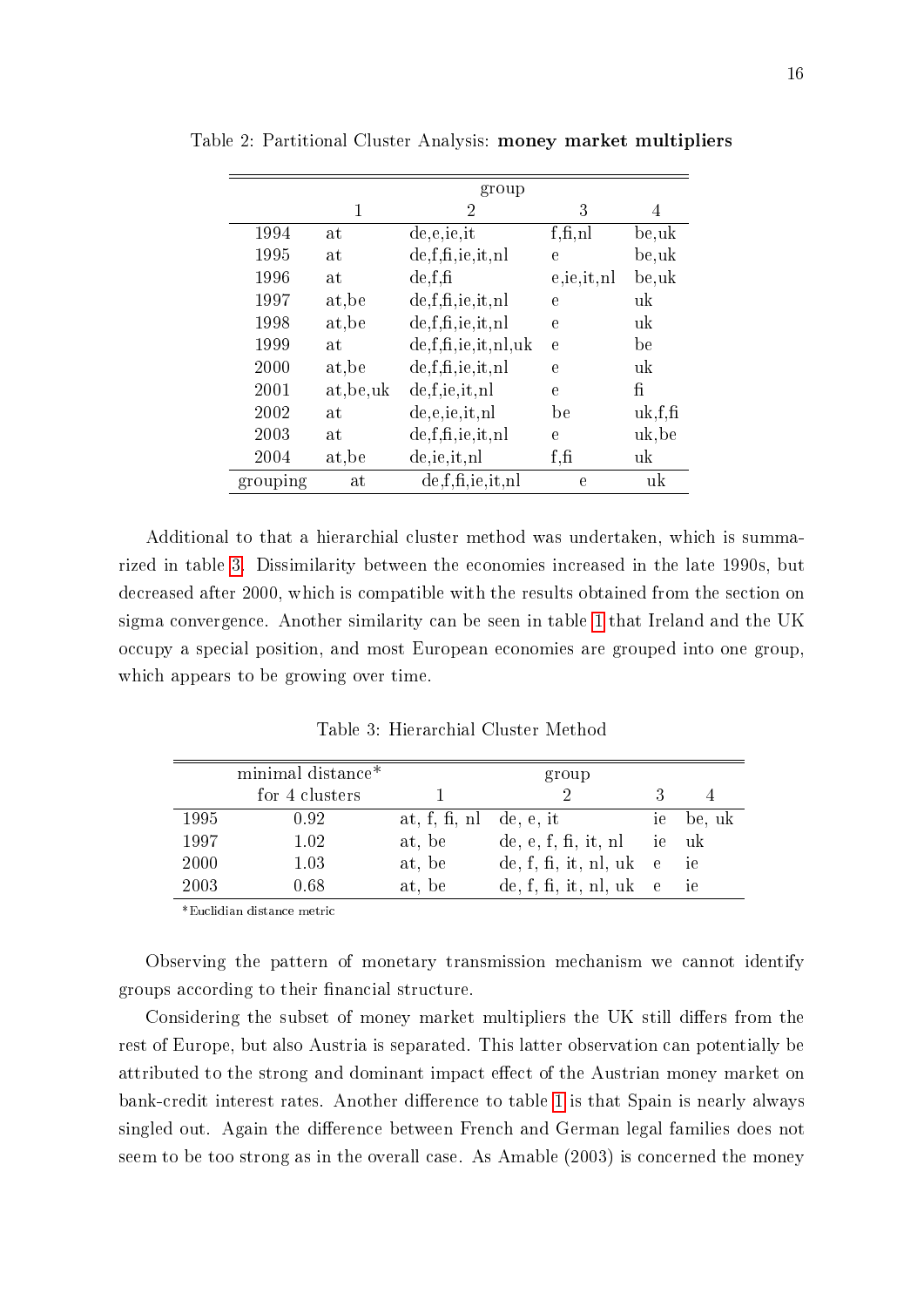market multiplier that groups 3 and 4 (with the notable exceptions of Austria and Spain) seem to have merged. So judging from cluster analysis we cannot fully identify groups due to financial structure from only looking at the response of banks in the respective economies.

#### 2.3 Panel Regression Analysis

#### 2.3.1 Concept

Another way to assess the impact of financial structure on monetary transmission is to estimate it directly by a panel regression. Within this framework proxies for the financial structure can be directly tested for their influence on monetary transmission, in this case on the multipliers of the money market as well as the discount rate multipliers. By a panel regression the (set of) economy(ies) we are interested in can be accounted for more directly.

More formally we have the following system:

<span id="page-22-0"></span>
$$
h_{0,(j,t)} = Z_{jt} \eta + u_{j,t} \t\t(9a)
$$

$$
u_{j,t} = \mu_j + \nu_{jt} , \qquad (9b)
$$

where  $j = 1, \ldots, J, t = 1, \ldots, T, Z_{jt}$  is a vector of financial structure variables,  $\mu_j$ measures the individual effect in country j and  $\nu_{jt} \sim N(0, 1)$  is a disturbance term.

The parameter vector  $\eta$  accounts for the influence of financial structure on the transmission of monetary policy impulses. We first require all the parameters to differ signicantly from zero. As we also take into account time we will incorporate the Euro effects and this will have of course influence the estimation of the parameters.

If we were to account for changes over time, we could slightly change the specication of equation [\(9b\)](#page-22-0) to

<span id="page-22-1"></span>
$$
u_{j,t} = \mu_j + \lambda_t + \nu_{jt} \tag{9c}
$$

where  $\lambda_t$  measures the time-specific effects. The model comprised of equations [\(9a\)](#page-22-0) and [\(9c\)](#page-22-1) is typically referred to as a two-way panel.

The following structural variables will be used:

- 1. Volatility of of the money market residuals from an  $ARMA(p,q)$  fitted to the money market rate
- 2. Capital market deepness

ratio of domestic market capitalization to GDP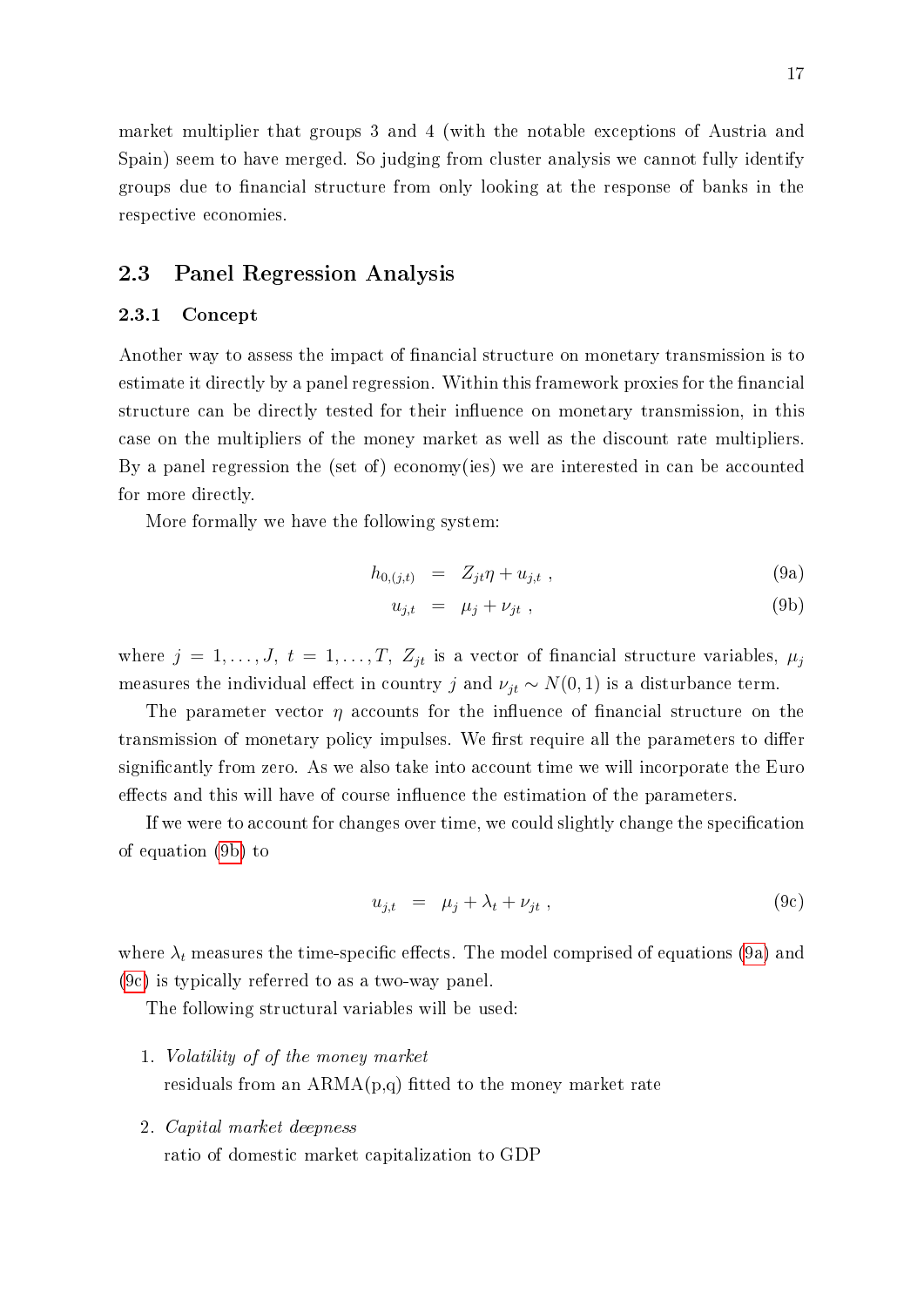#### 3. Degree of intermediation

- (a) bank deposits to GDP and
- (b) bank credits to GDP (both overall and non-financial corporations)

To account for other influences also inflation is included in the panel regression estimates.

From the previous discussion the following expectations can be made about the influence of financial structure variables.

In an economy where financial structure matters all variables have a significant influence on the multipliers. In countries with a higher degree of intermediation volatility and capital market deepness exerts a lesser whereas the degree of nancial intermediation exerts a higher influence on the multipliers. In bank based or relationship based economy the latter effect is expected to dominate the other two and thus a negative individual effect  $(\mu_i)$ , which is reversed for the market based or (arm's length) economies.

#### 2.3.2 Results

Of the countries investigated previously we unfortunately had to drop UK and Ireland as for the UK there are not bank deposit series in the IFS database and for Ireland the market capitalization is only published from 1994 onwards. Whether to include Ireland or not is debatable, even if the data were observable, as it is expected that the inclusion of this economy would have adverse effects on the results due its fast growth during the 1990s. As table [11](#page-40-0) in the appendix shows there is no significant difference between the one- and the two way models, whereas the poolability tests indicate that estimating a pooled regression is worse than estimating a panel regression model. In order to achieve parsimony the one-way fixed effects model was chosen. Given that there are only 8 countries in the sample a fixed effects model is clearly the better choice over a random effects model. Five specifications were estimated.

In table [4](#page-24-0) the variables market capitalisation(mc), bank deposits to GDP (bd) and the yieldspread  $(ys)$  influence the impact money market multiplier significantly. Starting with the maximum specification as discussed above we consecutively dropped all insignificant variables until all variables were significant. This was done in a way to avoid a decrease in the adjusted R-squared. If such a decrease occured we would have left the otherwise insignificant variable in the regression. The variable bd shows a positive influence on the multiplier as expected. As the influence of banks channeling funds from households to firms increases so does the rigidity of banks with respect to money market movements. The negative coefficient of  $mc$  is not easily interpretable. It could probably be explained by the fact that if banks dominate the stock market, the higher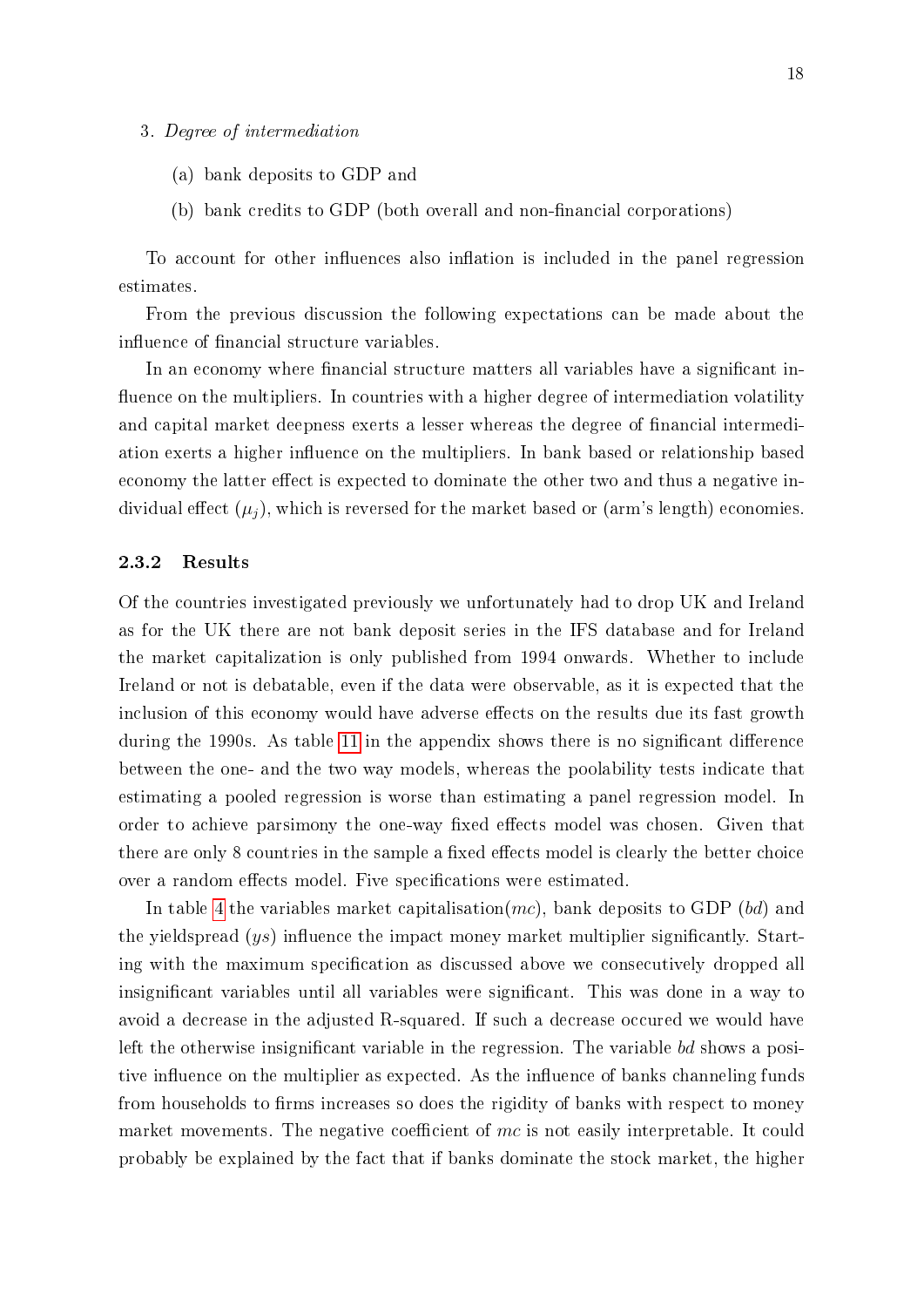|                  | (1)       | (2)       | (3)      | (4)     | (5)      |
|------------------|-----------|-----------|----------|---------|----------|
| market cap.      | .0005     | $-.0016$  | $-.0018$ | $-0020$ | $-.0019$ |
|                  | (.0009)   | (.0005)   | (.0006)  | (.0006) | (.0006)  |
| bank dep./GDP    | $-2.1510$ | 2.7579    | 2.6056   | 2.5071  | 2.5713   |
|                  | (.5286)   | (.5588)   | (.5907)  | (.5828) | (.5842)  |
| yieldspread      | .0115     | .0202     | .0165    | .0154   | .0194    |
|                  | (.0181)   | (.0058)   | (.0074)  | (.0067) | (0.0076) |
| AT               |           | .1980     | .1896    | .2004   | .2333    |
|                  |           | (.054)    | (.0547)  | (.0533) | (.0660)  |
| $BE*$            |           | .2735     | .2981    | .3112   | .2959    |
|                  |           | (.0354)   | (.0466)  | (.0442) | (.0461)  |
| $DE*$            |           | $-5639$   | $-5429$  | $-5319$ | $-5455$  |
|                  |           | (.039)    | (.0469)  | (.0449) | (.0464)  |
| $\mathbf{E}^*$   |           | $-7372$   | $-.7116$ | $-6972$ | $-.7118$ |
|                  |           | (.0443)   | (.0545)  | (.0524) | (.0539)  |
| $F^*$            |           | $-5711$   | - 5483   | $-5322$ | $-5395$  |
|                  |           | (.0561)   | (.0629)  | (.0622) | (.0624)  |
| $FI^*$           |           | $-5314$   | -4924    | $-4702$ | $-4921$  |
|                  |           | (.0460)   | (.0666)  | (.0630) | (.0658)  |
| $IT^*$           |           | $-1.0127$ | $-.9708$ | - 9462  | $-9685$  |
|                  |           | (.1129)   | (.1243)  | (.1216) | (.1229)  |
| $\mathrm{NL}^*$  |           | $-5653$   | $-5226$  | $-4972$ | $-5191$  |
|                  |           | (.0430)   | (.0679)  | (.0645) | (.0671)  |
| $\boldsymbol{t}$ |           |           | .0043    |         | $-0145$  |
|                  |           |           | (.0053)  |         | (.0128)  |
| $t^2$            |           |           |          | .0006   | .0017    |
|                  |           |           |          | (.0004) | (.0011)  |
| Obs.             | 80        | 80        | 80       | 80      | 80       |
| Adj. R-squ.      | 0.1525    | 0.9498    | 0.9496   | 0.9505  | 0.9507   |
| F-Stat.          | 5.74      | 150.55    | 136.25   | 138.99  | 128.06   |
|                  |           |           |          |         |          |

<span id="page-24-0"></span>Table 4: Panel Regression Results

Standard Errors in parentheses.

 $^\ast$  relative to Austria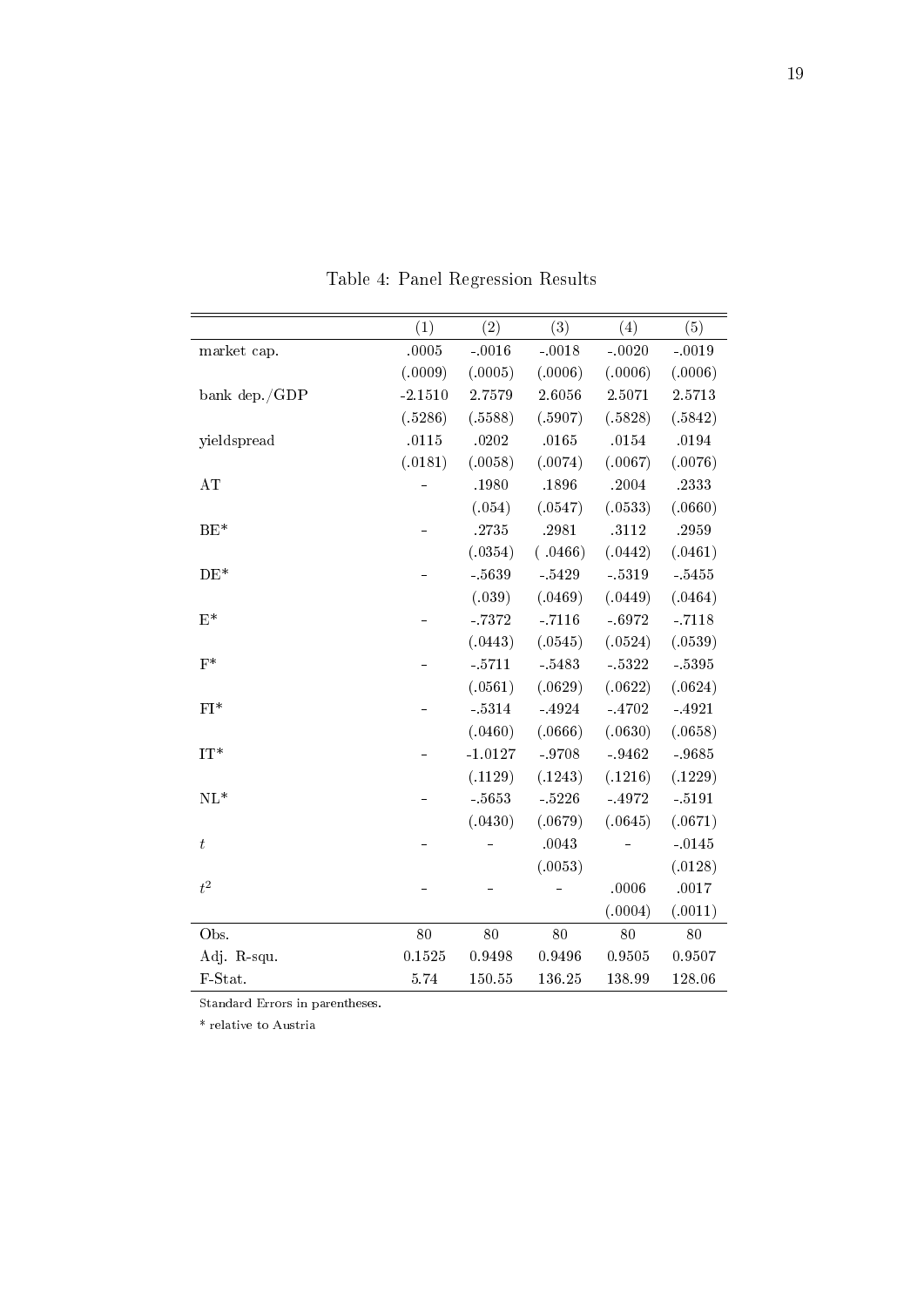their influence in capital markets the lower the power of the market to compete with the banks. This crucial implication depends on the assumption that banks are dominant players in capital markets. The yield spread is the third source of influence, and it has a positive effect. Considering a positive spread, when the margin between long and short term interest rates widens, it becomes more attractive for banks to adjust their portfolio. This is due to the fact that every adjustment is costly and therefore only adjustment is undertaken if the gains from rebalancing the portfolio exceed the corresponding costs. This occurs more often the bigger the spread in yields.

Financial structure significantly influences the extent of monetary transmission, because financial structure factors exert a significant impact on the magnitude of transmission of interest movements by European banks.

Furthermore all country dummies are significant. Belgium, which displays the lowest intermediation ratio, has also a bigger multiplier than Austria. Netherlands and France which usually display low degrees of intermediation have however a smaller intercept term than Austria. This could be attributed to the fact that French and Dutch banks are more international, which dampens the propensity of banks to react to money market movements.

We consecutively eliminated insignificant explanatory variables, still the signs were preserved and the variables mc, bd and ys stayed signicant.

From specifications  $(3)$  -  $(5)$  there is no significant and common influence of the trend, neither linear nor quadratic on the impact multiplier. Also the sign of the coefficients remain unchanged. As however only 10 time points could be used this should be treated with caution. After the inclusion of various forms of trends the influence of the proxies for financial structures are reduced whereas the influence of country specifics are more pronounced, which could be interpreted as an indication for a change. The adjusted R-squared indicates that model (5) is preferred to model (3), indicating a negative non-linear trend for  $h_{0,m}$ .

## Conclusions

This paper has several objectives. First it tries to investigate how to best assess the impact of monetary policy on bank behavior. The result is that for the structure of the chosen model it is best for most European countries to include the discount rate next to the money market rate, because this exerts statistical influence on bank behavior. Secondly we find that not accounting for the change in European monetary transmission over the last decade and only estimating a cointegration relationship misses the essential development in European monetary policy: the convergence of the nature of monetary transmission. This study argues that bank behavior after a money market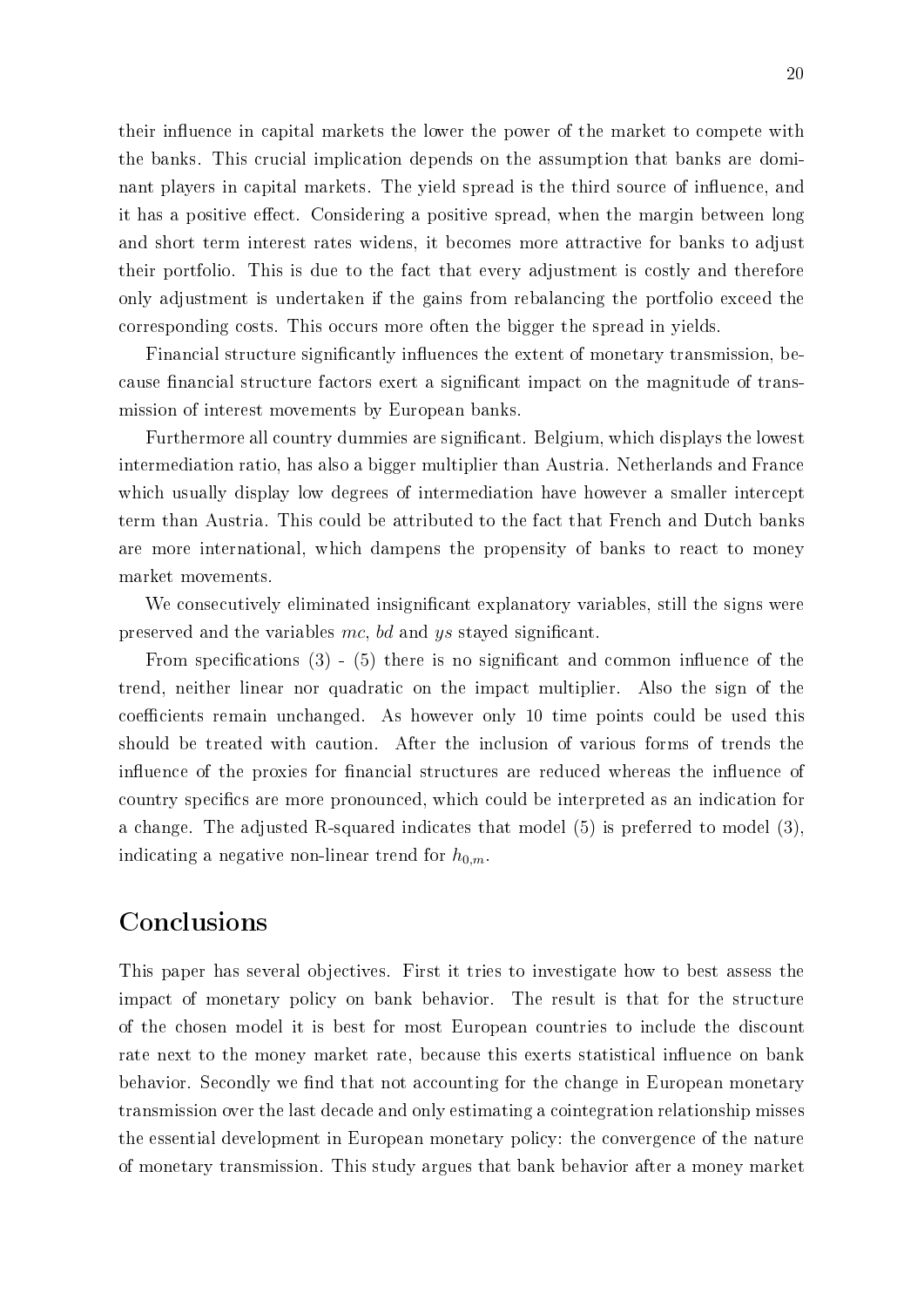rate movement has in fact synchronized over the 1990s, not at impact but at the three months following the movement. This is even more emphasized when countries with similar financial structure are grouped accordingly. Starting with the nature of bank response and trying to form groups accordingly, these do not resemble groups with similar financial structure however. Last but not least we established that there is a significant impact of financial structure, because factors such as the ratio of bank deposits to GDP or market capitalization to GDP as well as the term structure have a statistically significant impact. So all in all we do not find a falsification of the three hypotheses proposed.

### References

- Afifi, A., Clark, V. A. & May, S. (2004), *Computer Aided Multivariate Analysis*, 4th edn, Chapman & Hall/CRC.
- Amable, B. (2003), An overview of financial systems' diversity, in 'The Transformation of the European Financial System. Where do we go? Where should we go?', OENB.
- Cechetti, S. G. (1999), 'Legal structure, financial structure, and the monetary policy transmission mechanism', FRBNY economic policy review  $5, 9-28$ .
- Cottarelli, C. & Kourelis, A. (1994), 'Financial structure, bank lending rates, and the transmission mechanism of monetary policy', IMF Staff Papers  $42(3)$ , 670 – 700.
- de Bondt, G. J. (2005), 'Interest pass through: Empirical results for the euro area.', German Economic Review 6, 33.
- Ehrmann, M., Gambacorta, L., Sevestre, P. & Worms, A. (2003), 'The effects of monetary policy in the Euro area', Oxford Review of Economic policy  $19(1)$ , 58-72.
- Fratzscher, M. (2001), Financial market integration in Europe, Working Paper 48, ECB.
- Haan, J. d., Sturm, J. E. & Toolsema, l. A. (2001), Convergence of monetary transmission in EMU. new evidence, CesIfo WP Nr. 465, CESIfo.
- Hackethal, A., Schmidt, R. & Tyrell, M. (2002), 'The convergence of financial systems in Europe', Schmalenbach Business Review  $1(02)$ , 7–52. Special Issue.
- Hartmann, P., Maddaloni, A. & Manganelli, S. (2003), 'The Euro area financial system: structure, integration, and policy initiatives', Oxford Review of Economic policy 19, 180-213.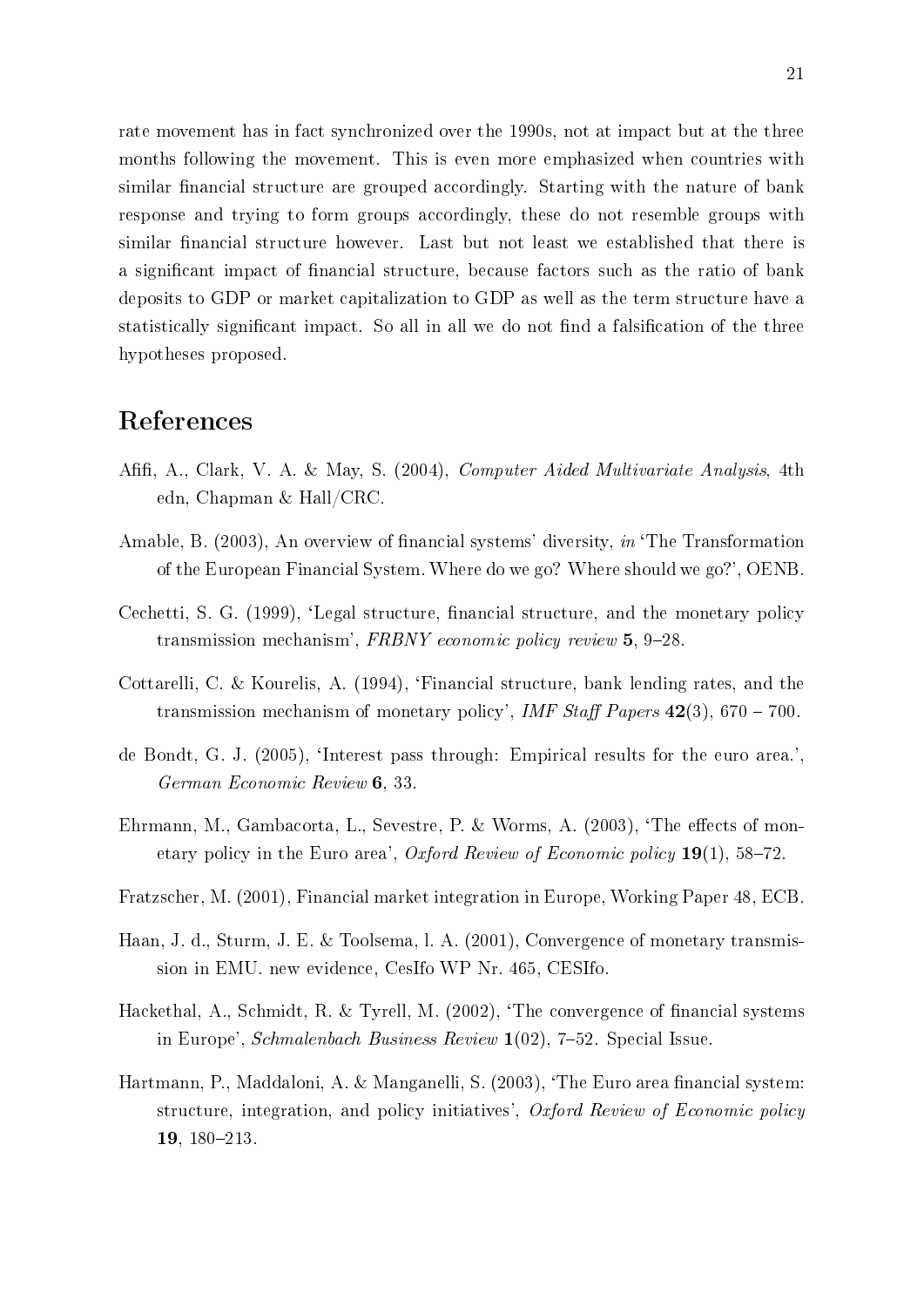- La Porta, R., Lopez-de Silanes, F., Shleifer, A. & Vishny, R. (1997), `Legal determinants of external finance', Journal of Finance  $52(3)$ , 11131-1150.
- La Porta, R., Lopez-de Silanes, F., Shleifer, A. & Vishny, R. (1998), 'Law and finance', Journal of the Political Economy  $106(6)$ , 1113-55.
- Mojon, B. (2000), Financial structure and the interest rate channel of ecb monetary policy, Working paper no. 42., ECB.
- Schmidt, R. (2001), The future of banking in europe, Working Paper 72, Johann Wolfgang v. Goethe Universitaet, Frankfurt am Main. Fachbereich Wirtschaftswissenschaften.
- White, H. (1980), 'A heteroskedasticity-consistent covariance matrix estimator and a direct test for heteroskedasticity',  $Econometrica$  48(4), 817-38.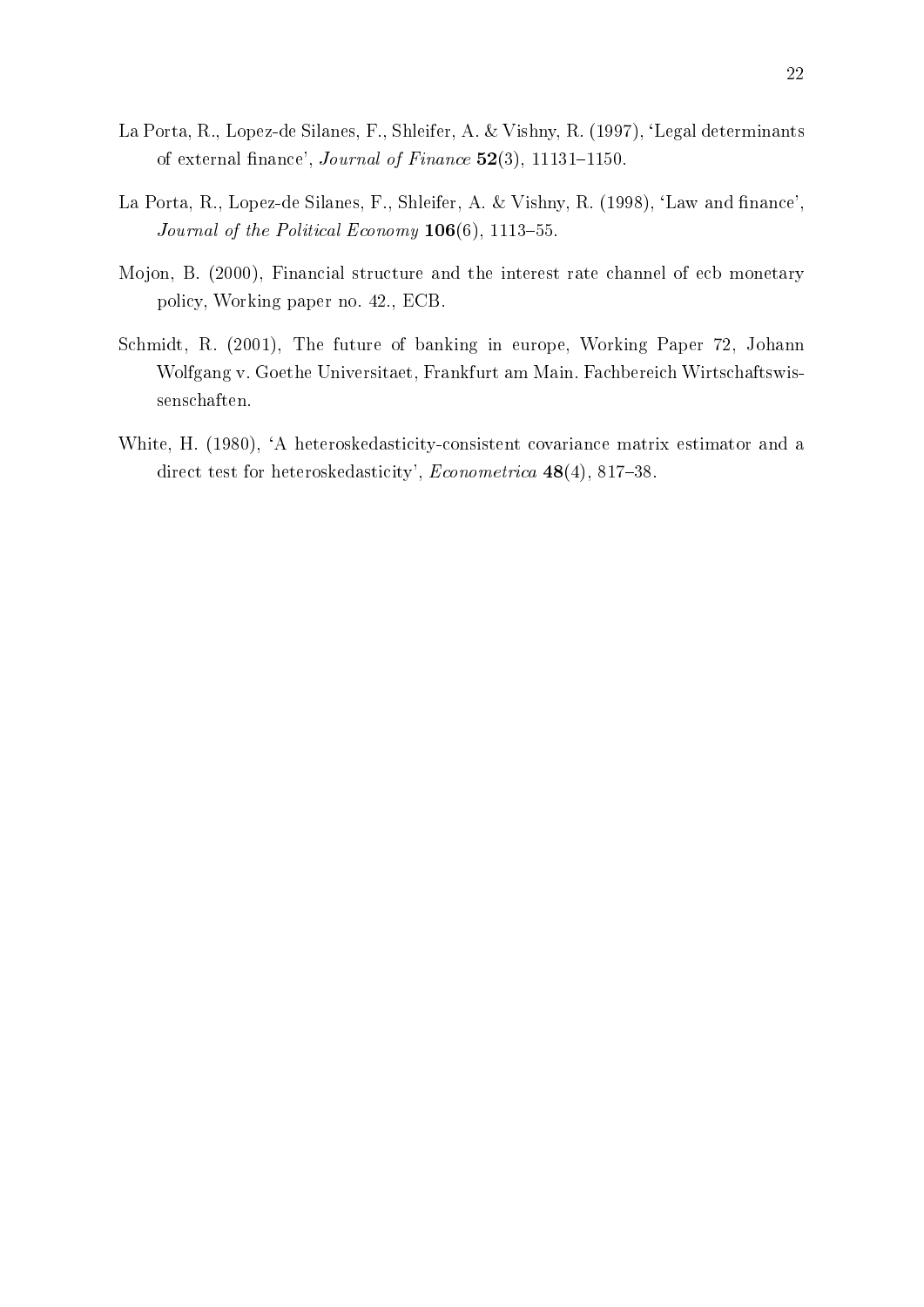# A Data Description

| <b>Type</b>                 | Label      | Source      | Range           | category     |  |
|-----------------------------|------------|-------------|-----------------|--------------|--|
|                             |            |             |                 |              |  |
| Austria                     |            |             |                 |              |  |
| Base Rate                   | $d_{AT}$   | <b>OENB</b> | 1M1980:9M2004   | key rate     |  |
| 3-month interbank rate      | $m_{AT}$   | <b>WIFO</b> | 1M1980:12M1998  | market rate  |  |
| new emmissions rate         | $l_{AT}$   | <b>WIFO</b> | 1M1980:12M2004  | lending rate |  |
| industrial production       | $ip_{AT}$  | <b>IFS</b>  | 1M1980:12M2004  | output       |  |
| <b>CPI</b>                  | $cpi_{AT}$ | <b>IFS</b>  | 1M1980:12M2004  | Inflation    |  |
|                             |            |             |                 |              |  |
| Belgium                     |            |             |                 |              |  |
| discount rate               | $d_{BE}$   | <b>IFS</b>  | 1M1980:12M1998  | key rate     |  |
| t-bill rate                 | $m_{BE}$   | <b>IFS</b>  | 1M1980:12M1998  | market rate  |  |
| lending rate (corporations) | $l_{BE}$   | <b>IFS</b>  | 4M1985:9M2004   | lending rate |  |
| industrial production       | $ip_{BE}$  | <b>IFS</b>  | 1M1980:12M2004  | output       |  |
| <b>CPI</b>                  | $cpi_{BE}$ | <b>IFS</b>  | 1M1980:12M2004  | Inflation    |  |
|                             |            |             |                 |              |  |
| Germany                     |            |             |                 |              |  |
| discount rate               | $d_{DE}$   | BuBa        | 4M1980:12M1998  | key rate     |  |
| 3-m money market rate       | $m_{DE}$   | BuBa        | 1M1980:12M1998  | market rate  |  |
| lending rate (corporations) | $l_{DE}$   | <b>IFS</b>  | 1M1980:6M2003   | lending rate |  |
| industrial production       | $ip_{DE}$  | <b>IFS</b>  | 1M1980:08M2004  | output       |  |
| <b>CPI</b>                  | $cpi_{DE}$ | <b>IFS</b>  | 1M1980:09M2004  | Inflation    |  |
|                             |            |             |                 |              |  |
| Finland                     |            |             |                 |              |  |
| HELIBOR                     | $d_{FI}$   | BoFi        | 4M1980:12M1998  | key rate     |  |
| 3-m money market rate       | $m_{FI}$   | BoFi        | 12M1986:12M1998 | market rate  |  |
| lending rate (corporations) | $l_{FI}$   | <b>IFS</b>  | 1M1980:6M2003   | lending rate |  |
| industrial production       | $ip_{FI}$  | <b>IFS</b>  | 1M1980:08M2004  | output       |  |
| CPI                         | $cpi_{FI}$ | <b>IFS</b>  | 1M1980:09M2004  | Inflation    |  |
|                             |            |             |                 |              |  |
| France                      |            |             |                 |              |  |
| discount rate               | $d_{FR}$   | <b>BDF</b>  | 4M1984:12M1998  | key rate     |  |
| to be continued             |            |             |                 |              |  |

|  |  |  | Table 5: Data Description |  |
|--|--|--|---------------------------|--|
|--|--|--|---------------------------|--|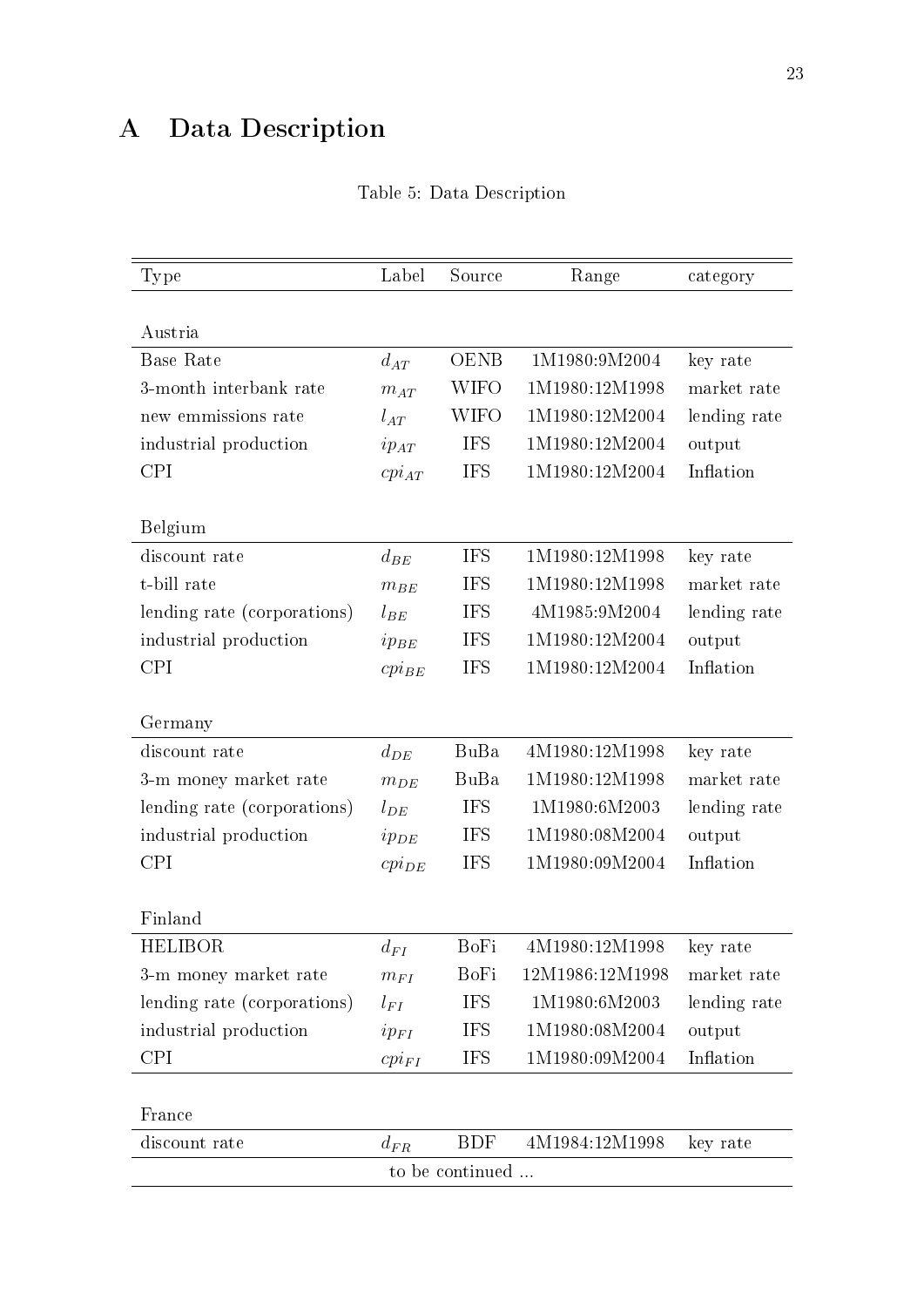| <b>Type</b>                   | Label      | Source       | Range                             | category     |  |
|-------------------------------|------------|--------------|-----------------------------------|--------------|--|
| 3-month interbank rate        | $m_{FR}$   | <b>BDF</b>   | 12M1986:12M1998                   | market rate  |  |
| daily money market rate       | $m1_{FR}$  | <b>BDF</b>   | 1M1980:12M1998                    | market rate  |  |
| lending rate (corporations)   | $l_{FR}$   | <b>IFS</b>   | 1M1980:9M2004                     | lending rate |  |
| industrial production         | $ip_{FR}$  | <b>IFS</b>   | 1M1980:08M2004                    | output       |  |
| <b>CPI</b>                    | $cpi_{FR}$ | <b>IFS</b>   | 1M1980:09M2004                    | Inflation    |  |
| Ireland                       |            |              |                                   |              |  |
| short term credit facility    | $d_{IE}$   | <b>BoIre</b> | $1{\rm M}$ 1980:12 ${\rm M}$ 1998 | key rate     |  |
| 3-m money market rate         | $m_{IE}$   | <b>BoIre</b> | 1M1980:12M1998                    | market rate  |  |
| lending rate (corporations)   | $l_{IE}$   | <b>IFS</b>   | 1M1980:9M2004                     | lending rate |  |
| industrial production         | $ip_{IE}$  | <b>IFS</b>   | 1M1980:08M2004                    | output       |  |
| <b>CPI</b>                    | $cpi_{IE}$ | <b>IFS</b>   | 1M1980:09M2004                    | Inflation    |  |
|                               |            |              |                                   |              |  |
| Italy                         |            |              |                                   |              |  |
| discount rate                 | $d_{IT}$   | BI           | 1M1980:12M1998                    | key rate     |  |
| 3-m money market rate         | $m_{IT}$   | BI           | 1M1980:12M1998                    | market rate  |  |
| lending rate (corporations)   | $l_{IT}$   | <b>IFS</b>   | 8M1983:2M2004                     | lending rate |  |
| industrial production         | $ip_{IT}$  | <b>IFS</b>   | 1M1980:08M2004                    | output       |  |
| <b>CPI</b>                    | $cpi_{IT}$ | <b>IFS</b>   | 1M1980:09M2004                    | Inflation    |  |
|                               |            |              |                                   |              |  |
| Netherlands                   |            |              |                                   |              |  |
| Call money market rate        | $d_{NL}$   | <b>DNB</b>   | 1M1980:12M1998                    | key rate     |  |
| Aibor 3m                      | $m_{NL}$   | <b>DNB</b>   | 1M1980:12M1996                    | market rate  |  |
| lending rate (corporations)   | $l_{NL}$   | <b>DNB</b>   | 1M1980:10M2002                    | lending rate |  |
| industrial production         | $ip_{NL}$  | <b>IFS</b>   | 1M1980:08M2004                    | output       |  |
| <b>CPI</b>                    | $cpi_{NL}$ | <b>IFS</b>   | 1M1980:09M2004                    | Inflation    |  |
|                               |            |              |                                   |              |  |
| Spain                         |            |              |                                   |              |  |
| refinancing marginal rate     | $d_E$      | BEsp.        | 1M1980:9M2004                     | key rate     |  |
| off. interbank reference rate | $di_E$     | BEsp.        | 1M1980:9M2004                     | key rate     |  |
| 3 month interbanking rate     | $m_E$      | BEsp.        | 1M1980::9M2004                    | market rate  |  |
| Lending rate (corporations)   | $l_E$      | <b>IFS</b>   | 1M1980:9M2004                     | lending rate |  |
|                               |            |              |                                   |              |  |
| to be continued               |            |              |                                   |              |  |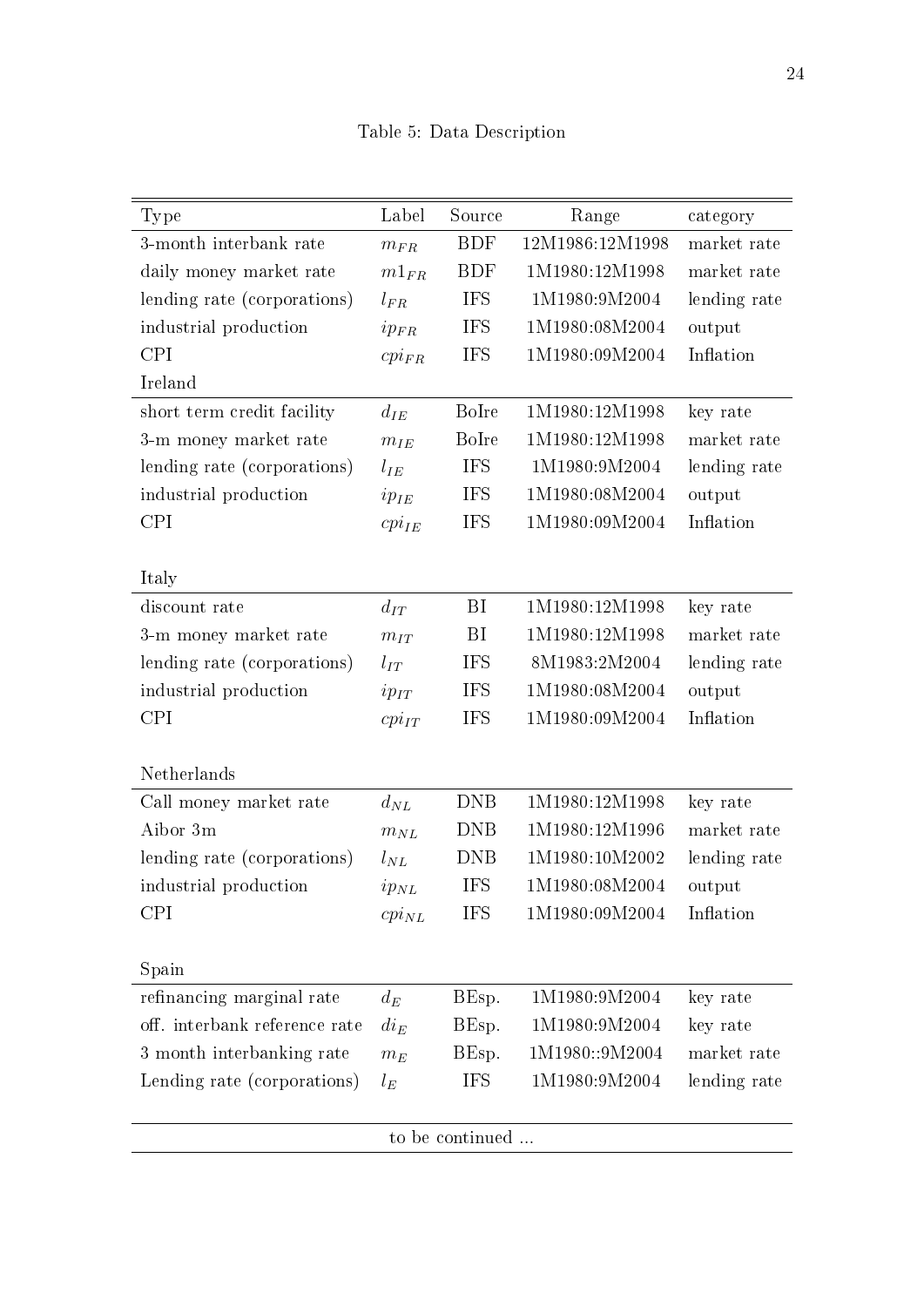| Type                         | Label      | Source     | Range          | category     |
|------------------------------|------------|------------|----------------|--------------|
| UK                           |            |            |                |              |
| Monthly average of El. bills | $d_{UK}$   | BoE        | 1M1980:10M2004 | key rate     |
| discount rate, 3 month       |            |            |                |              |
| t-bill rate                  | $m_{UK}$   | <b>IFS</b> | 1M1980:9M2004  | market rate  |
| lending rate                 | $l_{UK}$   |            | 1M2004:8M2004  | lending rate |
| industrial production        | $ip_{UK}$  | <b>IFS</b> | 1M1980:08M2004 | output       |
| CPI.                         | $cpi_{UK}$ | <b>IFS</b> | 1M1980:09M2004 | Inflation    |
|                              |            |            |                |              |
| EMU Data                     |            |            |                |              |
| main refinancing, fixed rate | $d_{EMU}$  | <b>ECB</b> | 1M1999:6M2000  | key rate     |
| main refinancing, min. rate  | $d_{EMU}$  | ECB.       | 6M2000:1M2005  | key rate     |
| EURIBOR, 3m                  | $m_{EMU}$  | BuBa       | 1M1999:1M2005  | market rate  |
| fixed conversion rates       |            | ECB.       |                |              |
|                              |            |            |                |              |

Table 5: Data Description

Table 6: Panel Regression Data

| Variable                    | Range          | Frequency | Source                |
|-----------------------------|----------------|-----------|-----------------------|
|                             |                |           |                       |
| market cap. to GDP          | 1988:2003      | у         | World Dev. Indicators |
| bank deposits               | 1980:2003      | у         | IFS database          |
| Bank credits                | 1980:2003      | v         | IFS database          |
| private sector bank credits | 1980:2003      | у         | IFS database          |
| GDP                         | 1980:2003      | v         | IFS database          |
| gyt. bond yield             | 1M1980:12M2003 | m         | Datastream            |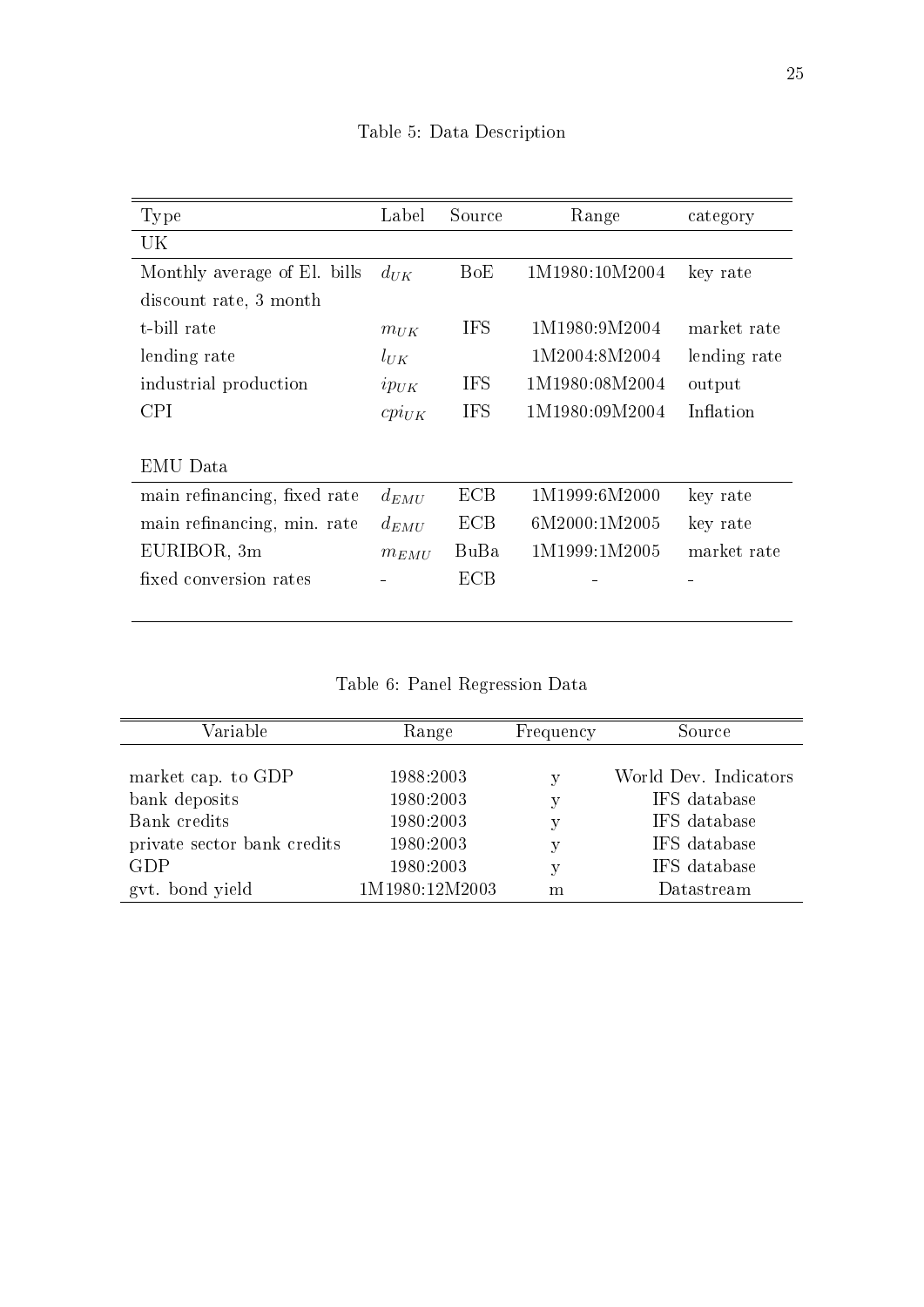# **B** Regression Specifications

Austria

$$
\Delta l_{at,t} = \alpha_0 + \alpha_1 \Delta l_{at,t-1} + \beta_0 \Delta d_{at,t} + \gamma_0 \Delta m_{at,t} + \gamma_1 \Delta d_{at,t-1} +
$$
  

$$
\gamma_2 \Delta m_{at,t-2} + \gamma_3 \Delta m_{at,t-3} + \epsilon_t
$$
 (10)

Belgium

$$
\Delta l_{be,t} = \alpha_0 + \alpha_1 \Delta l_{be,t-1} + \gamma_0 \Delta m_{be,t} + \gamma_1 \Delta d_{be,t-1} + \gamma_2 \Delta m_{be,t-2} +
$$
  

$$
\gamma_5 \Delta m_{be,t-5} + \gamma_7 \Delta m_{be,t-7} + \gamma_8 \Delta m_{be,t-8} + \epsilon_t
$$
 (11)

## Germany

$$
\Delta l_{de,t} = \alpha_0 + \beta_0 \Delta d_{de,t} + \beta_2 \Delta d_{de,t-2} + \beta_3 \Delta d_{de,t-3} + \beta_4 \Delta d_{de,t-4} +
$$
  

$$
\beta_5 \Delta d_{de,t-5} + \gamma_0 \Delta m_{de,t} + \epsilon_t
$$
 (12)

Spain

$$
\Delta l_{e,t} = \alpha_0 + \alpha_1 \Delta l_{e,t-1} + \beta_0 \Delta d_{e,t} + \beta_1 \Delta d_{e,t-1} + \beta_3 \Delta d_{e,t-3} +
$$
  

$$
\beta_4 \Delta d_{e,t-4} + \beta_5 \Delta d_{e,t-5} + \beta_7 \Delta d_{e,t-7} + \gamma_0 \Delta m_{e,t} + \gamma_4 \Delta m_{e,t-4} +
$$
  

$$
\gamma_5 \Delta m_{e,t-5} + \gamma_6 \Delta m_{e,t-6} + \gamma_1 0 \Delta m_{e,t-10} + \gamma_1 1 \Delta m_{e,t-11} + \epsilon_t
$$
 (13)

Finland

$$
\Delta l_{fi,t} = \alpha_0 + \alpha_1 \Delta l_{fi,t-1} + \sum_{i=0}^{5} \gamma_i \Delta m_{fi,t-i} + \epsilon_t
$$
\n(14)

France

$$
\Delta l_{f,t} = \alpha_0 + \alpha_1 \Delta l_{f,t-1} + \sum_{i=0}^{14} \gamma_i \Delta m_{f,t-i} + \epsilon_t \tag{15}
$$

Ireland

$$
\Delta l_{ie,t} = \alpha_0 + \alpha_1 \Delta l_{ie,t-1} + \beta_0 \Delta d_{ie,t-0} + \beta_1 \Delta d_{ie,t-1} + \beta_3 \Delta d_{ie,t-3} +
$$
  

$$
\beta_4 \Delta d_{ie,t-4} + \epsilon_t
$$
 (16)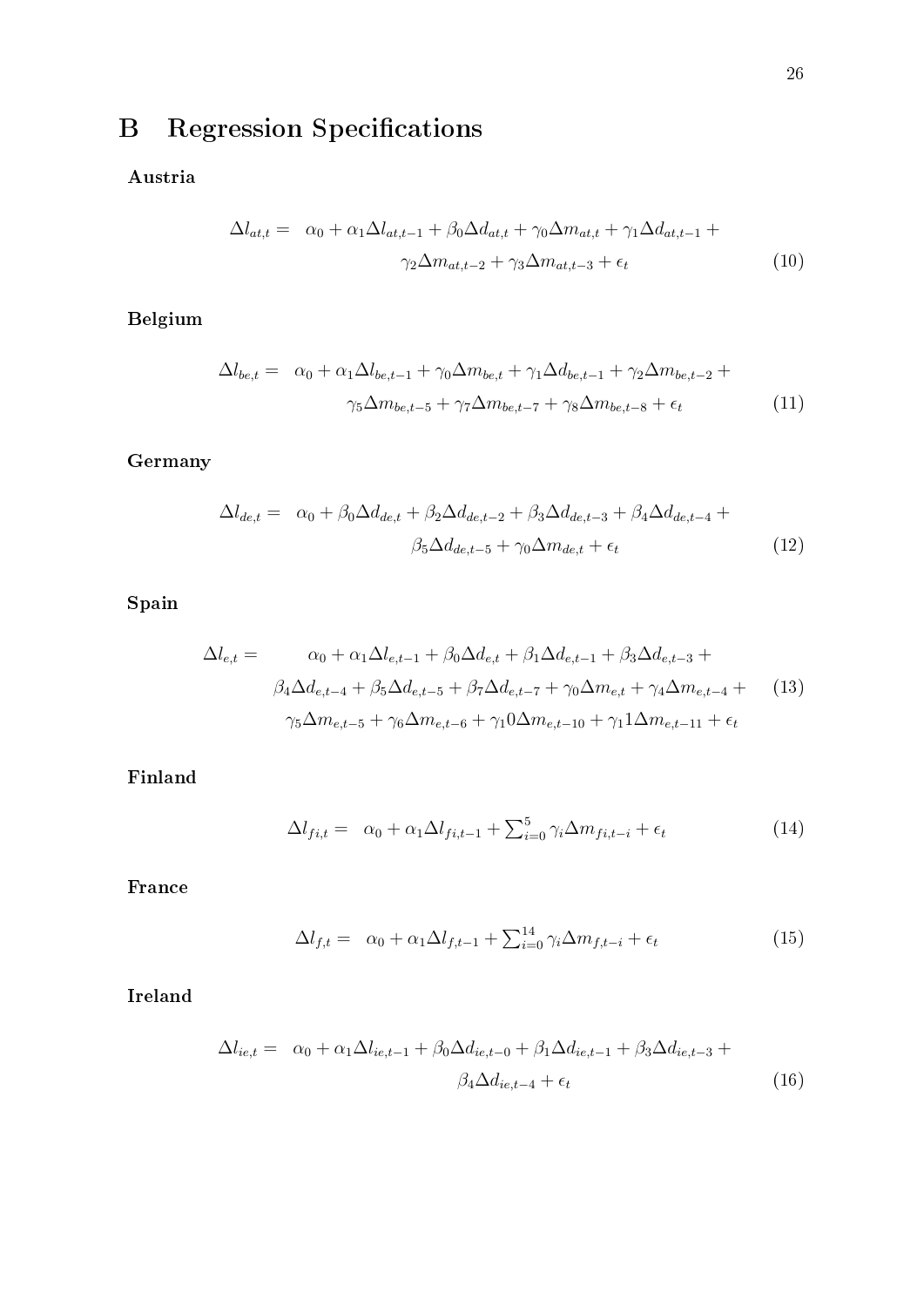Italy

$$
\Delta l_{it,t} = \alpha_0 + \alpha_1 \Delta l_{it,t-1} + \sum_{i=0}^2 \beta_i \Delta d_{it,t-i} + \gamma_0 \Delta m_{it,0} \epsilon_t
$$
\n(17)

The Netherlands

$$
\Delta l_{nl,t} = \alpha_0 + \alpha_1 \Delta l_{nl,t-1} + \sum_{i=0}^{6} \beta_i \Delta d_{nl,t-i} + \gamma_0 \Delta m_{nl,0} \epsilon_t \tag{18}
$$

United Kingdom

$$
\Delta l_{uk,t} = \alpha_0 + \alpha_1 \Delta l_{uk,t-1} + \beta_1 \Delta d_{uk,t-1} + \beta_2 \Delta d_{uk,t-2} + \beta_6 \Delta d_{uk,t-6} +
$$
  

$$
\beta_1 0 \Delta d_{uk,t-10} + \gamma_0 \Delta m_{uk,t} + \epsilon_t
$$
 (19)

- C Regression and Test Statistics
- C.1 Multiplier Models Regression Statistics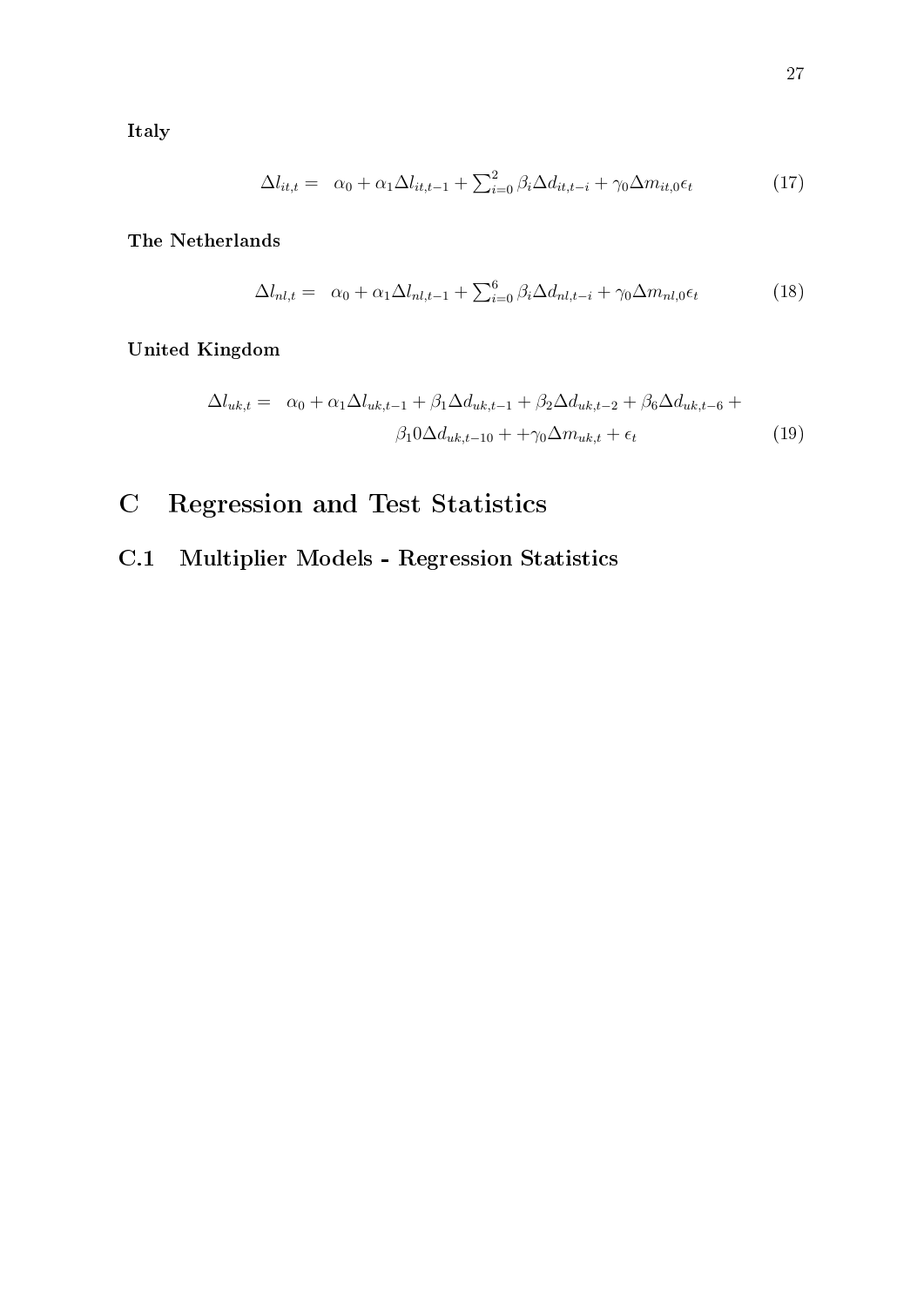

<span id="page-33-0"></span>Figure 5: Modelselection by AIC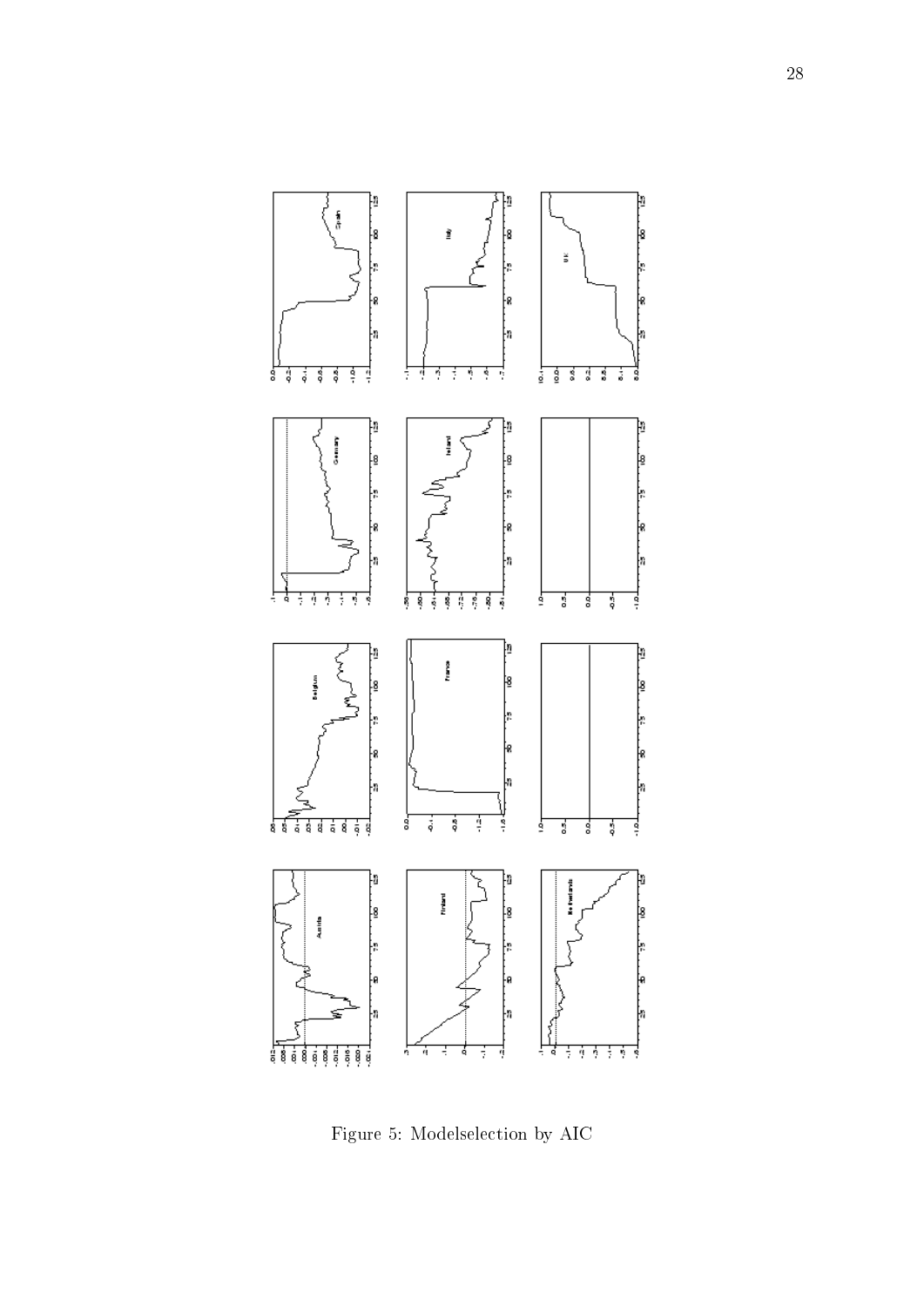

<span id="page-34-0"></span>Figure 6: Multipliers (money market rate)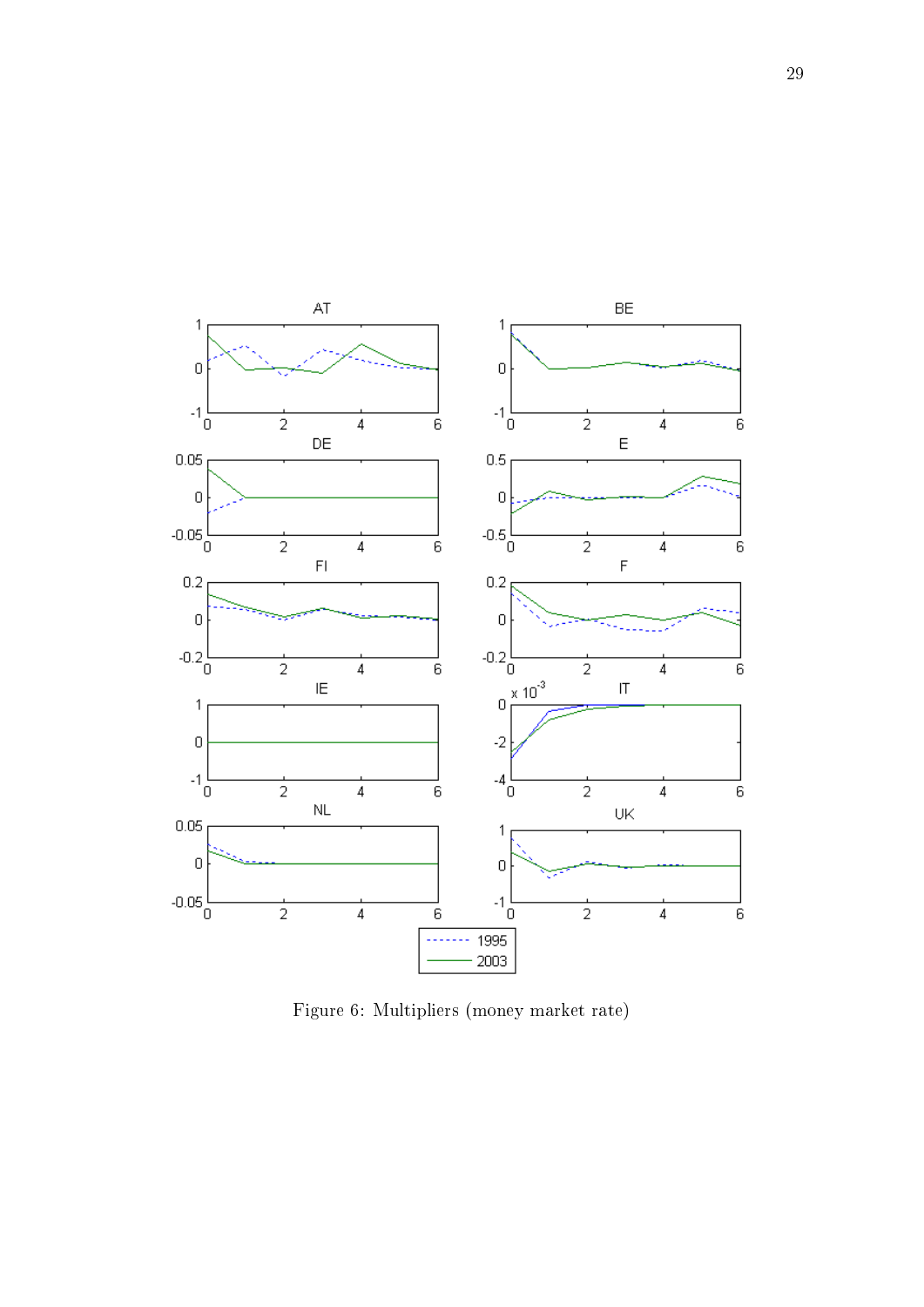

<span id="page-35-0"></span>Figure 7: Multipliers (discount rate)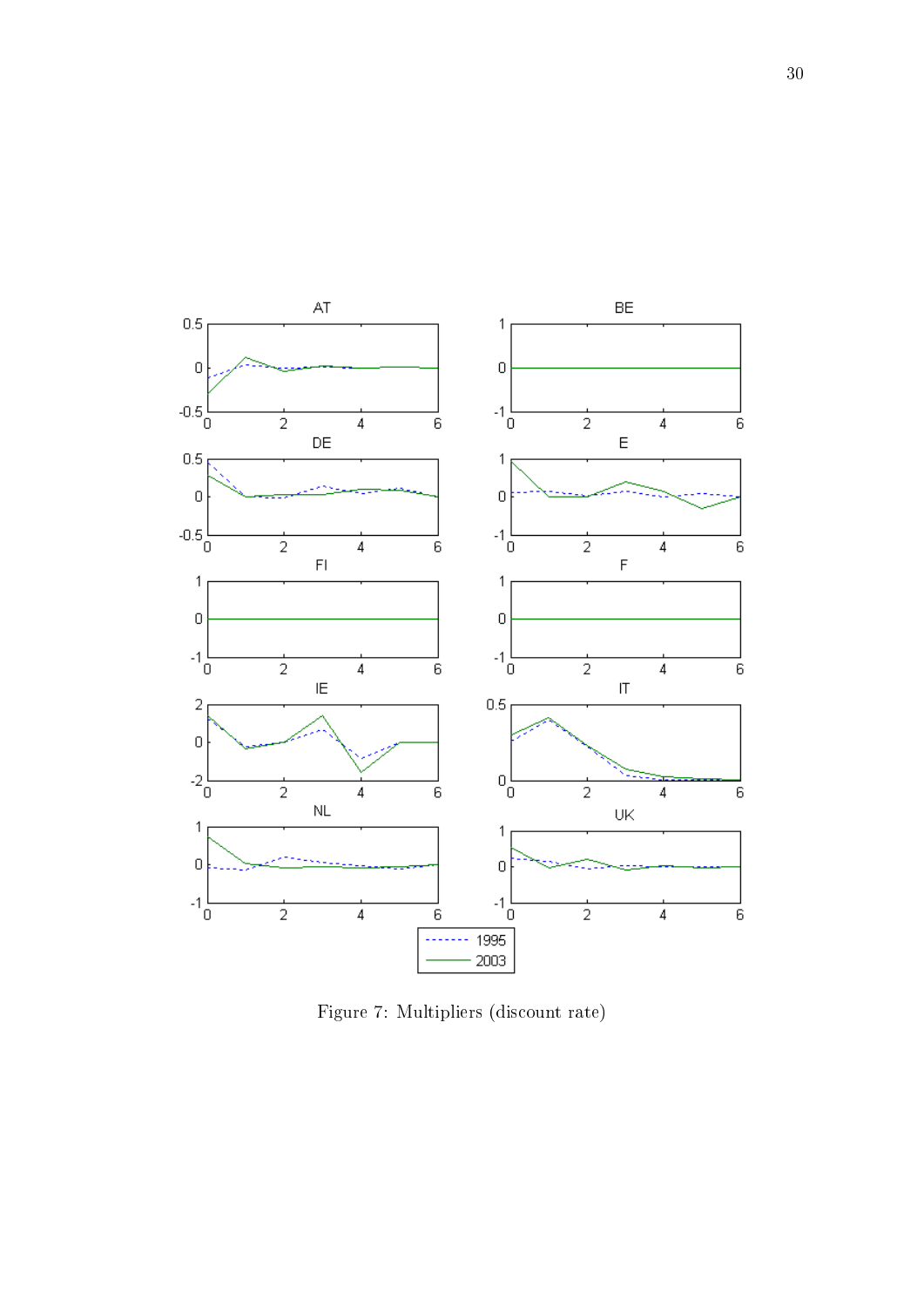### C.2 Residual Tests

As table indicates [7](#page-36-0) we have serial correlation in Germany, France, Finland and Italy indicating changes in the nature of the estimated relationship as when estimating the rolling regressions this autocorrelation disappears.

The regression residuals from France, Finland and Italy display heteroskedasticity. Thus, the rolling regressions are estimated as before, but the standard errors are calculated correcting for heteroskedasticity, which is due to White (1980) and computes the variance - covariance matrix the following way:

$$
\widehat{\Sigma} = \frac{T}{T-k} (X'X)^{-1} \left( \sum_{t=1}^T u_t^2 x_t x_t' \right) (X'X)^{-1}
$$

<span id="page-36-0"></span>where  $u_t$  are the OLS residuals, T is the sample size and X is a  $T \times k$  matrix of regressors.

| Austria           |          |             |          |  |  |
|-------------------|----------|-------------|----------|--|--|
| F-statistic       | 16.87907 | Probability | 0        |  |  |
| $Obs*R$ -squared  | 44.52453 | Probability | 0        |  |  |
|                   |          |             |          |  |  |
| Belgium           |          |             |          |  |  |
| F-statistic       | 3.675106 | Probability | 0.000498 |  |  |
| $Obs^*R$ -squared | 28.22671 | Probability | 0.000433 |  |  |
|                   |          |             |          |  |  |
| Germany           |          |             |          |  |  |
| F-statistic       | 1.557115 | Probability | 0.160072 |  |  |
| $Obs*R$ -squared  | 9.57447  | Probability | 0.143754 |  |  |
|                   |          |             |          |  |  |
| Spain             |          |             |          |  |  |
| F-statistic       | 1.742387 | Probability | 0.059768 |  |  |
| $Obs*R$ -squared  | 22.61518 | Probability | 0.031176 |  |  |
|                   |          |             |          |  |  |
| France            |          |             |          |  |  |
| F-statistic       | 0.806678 | Probability | 0.44755  |  |  |
| $Obs*R$ -squared  | 1.642769 | Probability | 0.439822 |  |  |
| to be continued   |          |             |          |  |  |

Table 7: Breusch-Godfrey Serial Correlation LM Test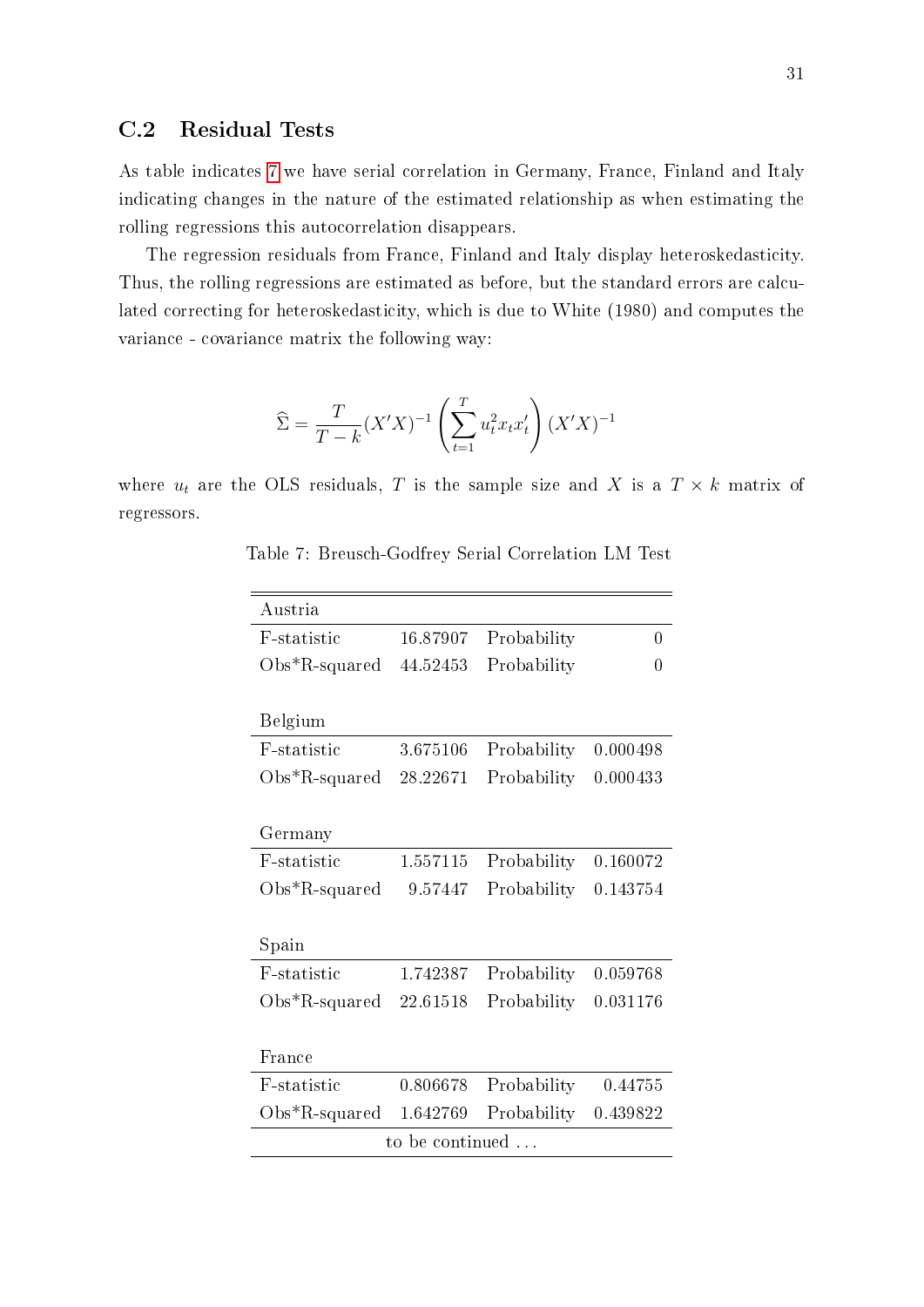| Finland           |          |             |          |
|-------------------|----------|-------------|----------|
| F-statistic       | 0.334148 | Probability | 0.937485 |
| $Obs^*R$ -squared | 2.549151 | Probability | 0.923351 |
|                   |          |             |          |
| Ireland           |          |             |          |
| F-statistic       | 12.27252 | Probability | 0        |
| $Obs^*R$ -squared | 43.55738 | Probability | 0        |
|                   |          |             |          |
| Italy             |          |             |          |
| F-statistic       | 1.292046 | Probability | 0.276636 |
| $Obs*R$ -squared  | 2.642507 | Probability | 0.266801 |
|                   |          |             |          |
| The Netherlands   |          |             |          |
| F-statistic       | 2.74554  | Probability | 0.01316  |
| $Obs*R$ -squared  | 16.4464  | Probability | 0.011548 |
|                   |          |             |          |
| UK                |          |             |          |
| F-statistic       | 3.416235 | Probability | 0.000116 |
| $Obs*R$ -squared  | 39.19506 | Probability | 0.000098 |

Table 7: Breusch-Godfrey Serial Correlation LM Test

Table 8: White Heteroscedasticity Test

| Austria                  |          |             |          |
|--------------------------|----------|-------------|----------|
| F-statistic              | 1.773358 | Probability | 0.05221  |
| $Obs*R$ -squared         | 20.7012  | Probability | 0.054931 |
|                          |          |             |          |
| Belgium                  |          |             |          |
| F-statistic              | 3.584163 | Probability | 0.000001 |
| $Obs*R$ -squared         | 63.22639 | Probability | 0.000007 |
|                          |          |             |          |
| to be continued $\ldots$ |          |             |          |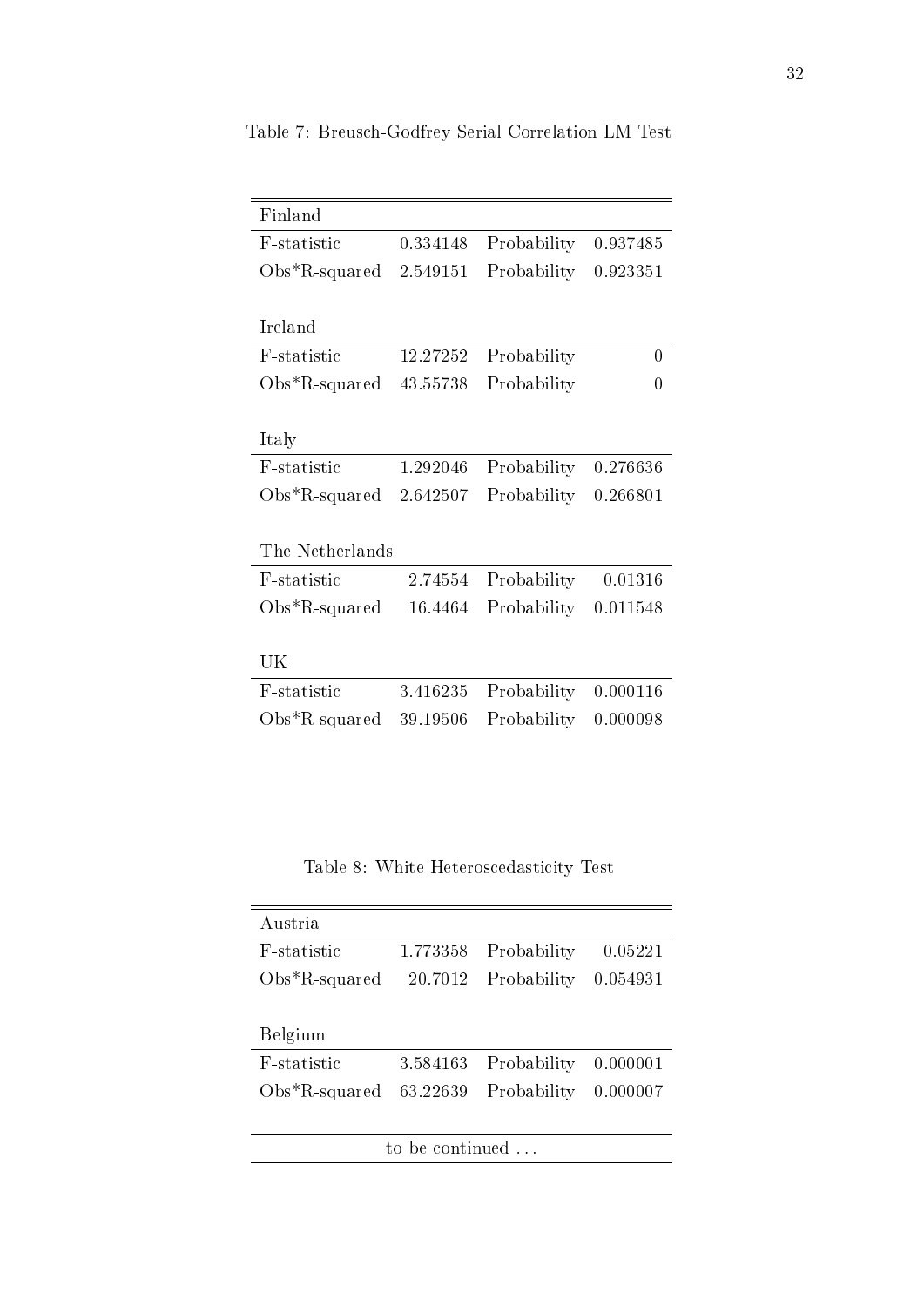| Germany<br>F-statistic | 3.171316 |             | 0.000025       |
|------------------------|----------|-------------|----------------|
|                        |          | Probability |                |
| $Obs*R$ -squared       | 50.14    | Probability | 0.000072       |
| Spain                  |          |             |                |
| F-statistic            | 7.652177 | Probability | 0              |
| $Obs*R$ -squared       | 171.0423 | Probability | $\overline{0}$ |
| France                 |          |             |                |
| F-statistic            | 0.296645 | Probability | 0.938119       |
| $Obs*R$ -squared       | 1.818618 | Probability | 0.935602       |
| Finland                |          |             |                |
| F-statistic            | 1.361072 | Probability | 0.14832        |
| $Obs*R$ -squared       | 26.35834 | Probability | 0.1543         |
| Ireland                |          |             |                |
| F-statistic            | 65.63948 | Probability | 0              |
| $Obs*R$ -squared       | 224.3686 | Probability | 0              |
| Italy                  |          |             |                |
| F-statistic            | 0.15187  | Probability | 0.998807       |
| $Obs*R$ -squared       | 1.579833 | Probability | 0.998664       |
| The Netherlands        |          |             |                |
| F-statistic            | 10.1433  | Probability | 0              |
| $Obs*R$ -squared       | 116.7338 | Probability | 0              |
| UK                     |          |             |                |
| F-statistic            | 10.1882  | Probability | 0              |
| $Obs*R$ -squared       | 155.1124 | Probability | 0              |
|                        |          |             |                |

Table 8: White Heteroscedasticity Test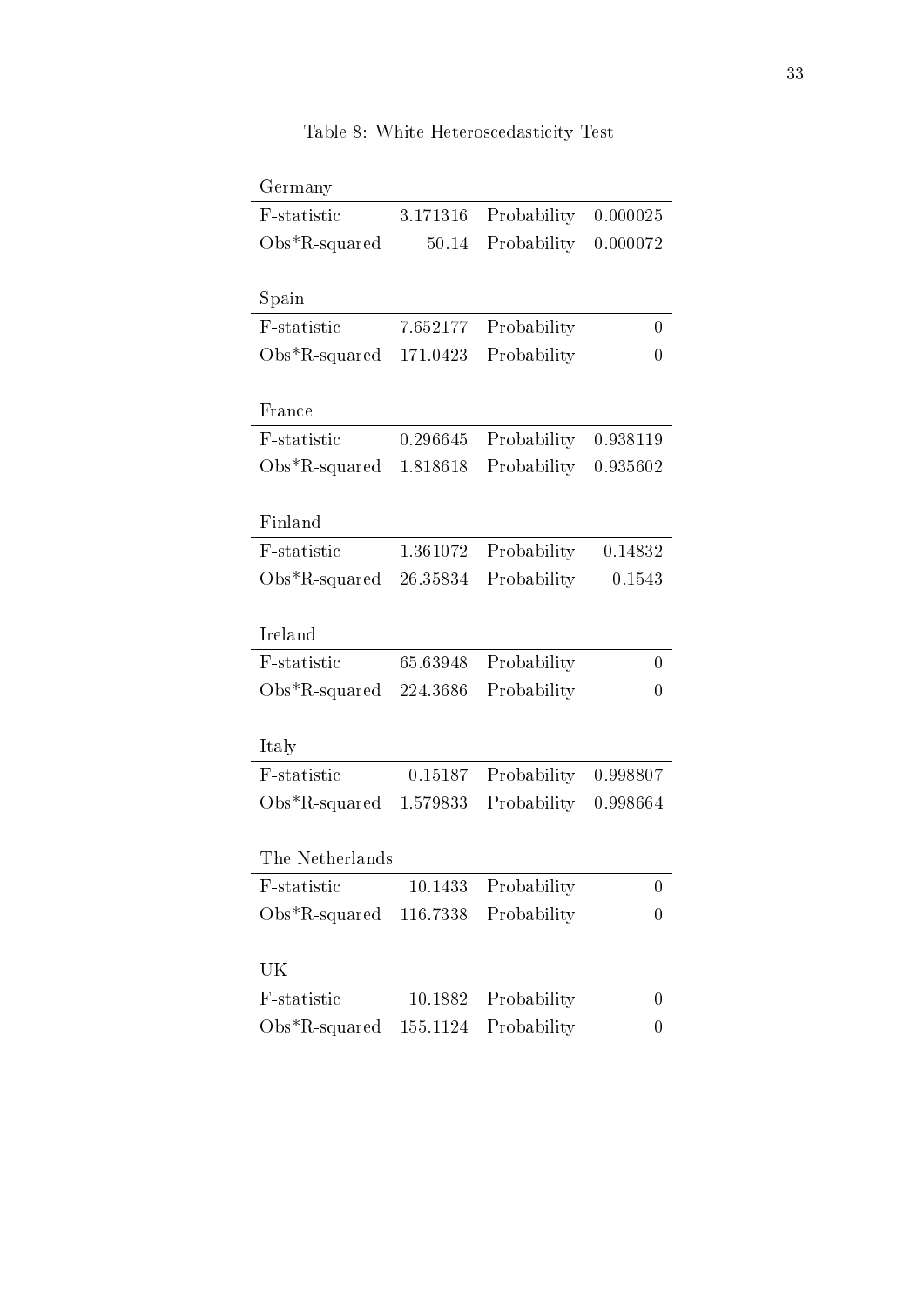| Austria     |         | Ireland         |        |
|-------------|---------|-----------------|--------|
| Jarque-Bera | 381.33  | Jarque-Bera     | 15941  |
| probability | 0       | probability     | 0      |
|             |         |                 |        |
| Belgium     |         | Italy           |        |
| Jarque-Bera | 50.06   | Jarque-Bera     | 90437  |
| probability | 0       | probability     |        |
|             |         |                 |        |
| Germany     |         | The Netherlands |        |
| Jarque-Bera | 6629.62 | Jarque-Bera     | 726.51 |
| probability | 0       | probability     | 0      |
|             |         |                 |        |
| Finland     |         | Spain           |        |
| Jarque-Bera | 5538.70 | Jarque-Bera     | 1649   |
| probability | 0       | probability     | 0      |
|             |         |                 |        |
| France      |         | UK              |        |
| Jarque-Bera | 390.81  | Jarque-Bera     | 2538.9 |
| probability | 0       | probability     |        |

Table 9: Normality Tests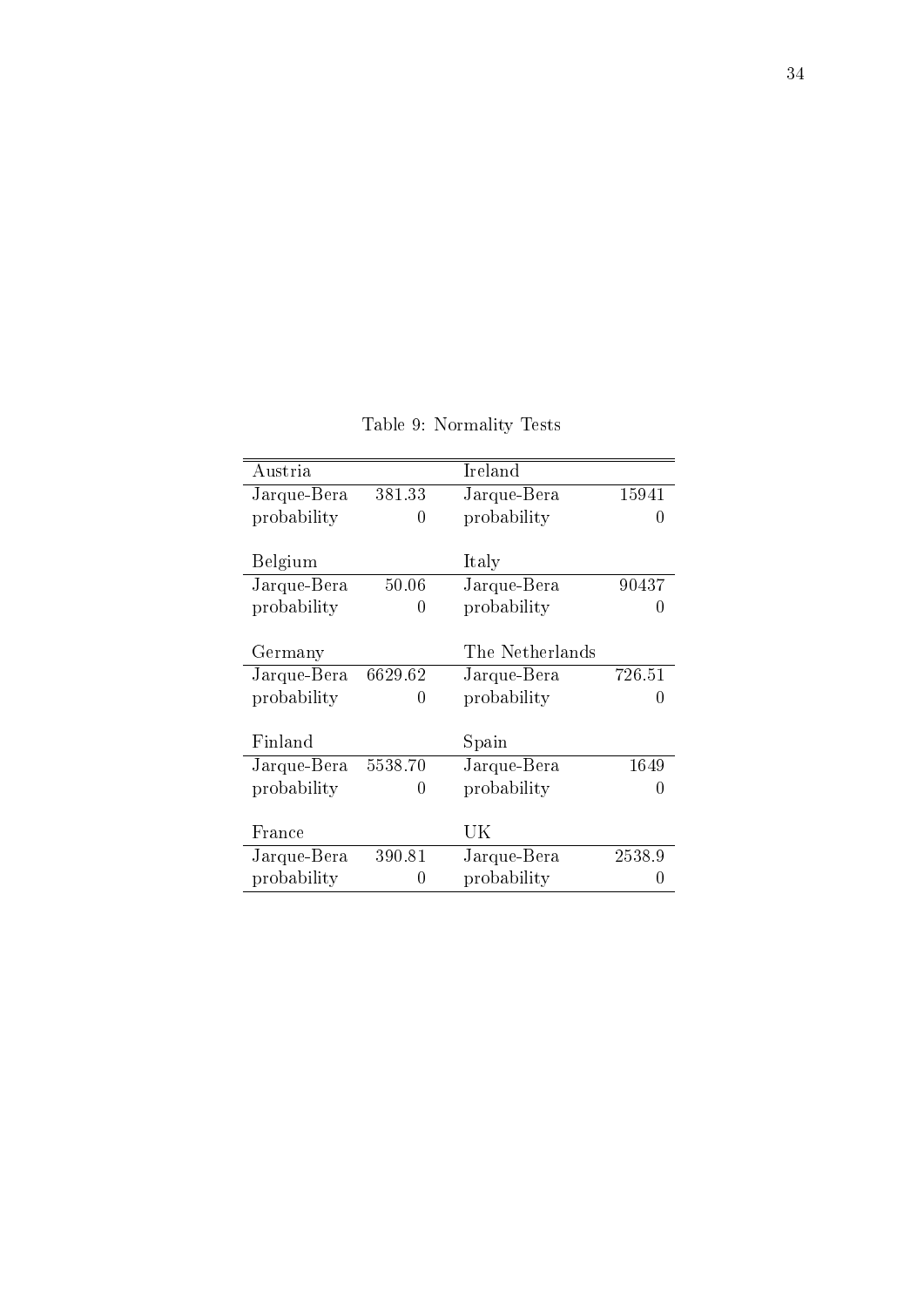## C.3 Panel Regression Tests

| Variable | Description                                  | Calculation                                     |
|----------|----------------------------------------------|-------------------------------------------------|
| MС       | Market capitalization as a share of GDP      | obt. from the DB $(7 \text{ yr.} \text{ma*})$   |
| bd       | Bank deposits to GDP                         | obt. from the DB $(7 \text{ yr.} \text{ ma}^*)$ |
| bpuc     | public bank loans to GDP                     | obt. from the DB $(7 \text{ yr.} \text{ ma}^*)$ |
|          | (total loans - private loans)                |                                                 |
| bpc      | Bank credits to GDP                          | obt from the DB                                 |
|          | (excl. public loans)                         | $(7 \text{ yr.} \text{ma*})$                    |
| inf      | last year's Inflation $(1994, \ldots, 2003)$ |                                                 |
| уs       | Spread between government                    | return (gvt. bonds) - mmrate                    |
|          | bonds and 3-month mmrates                    |                                                 |
| vola     | Volatility of the money market               | s.e. of fitted ARMA processes                   |
|          |                                              | from the mmr $(2yr. ma^*)$                      |

|  |  |  | Table 10: Variable description |
|--|--|--|--------------------------------|
|--|--|--|--------------------------------|

 $*$  ma = moving average

|              | pooled      | one-way | two-way                |
|--------------|-------------|---------|------------------------|
| rss          | 2.2054      | 0.29442 | 0.22998                |
| df           |             | 64      | 55                     |
|              |             |         |                        |
|              | Fstat.      | Ferit   | dffcrit                |
| ols vs 1w    | 59.3431735  | 2.15    | $(n-1,nt-n-k)$         |
| ols vs 2w    | 67.48916055 | 2.18    | $(n-1,n-t-k+1)$        |
| $1w$ vs $2w$ | 0.240795395 | 1.54    | $(nt-n-k, nt-n-t-k+1)$ |

<span id="page-40-0"></span>Table 11: Poolability Tests